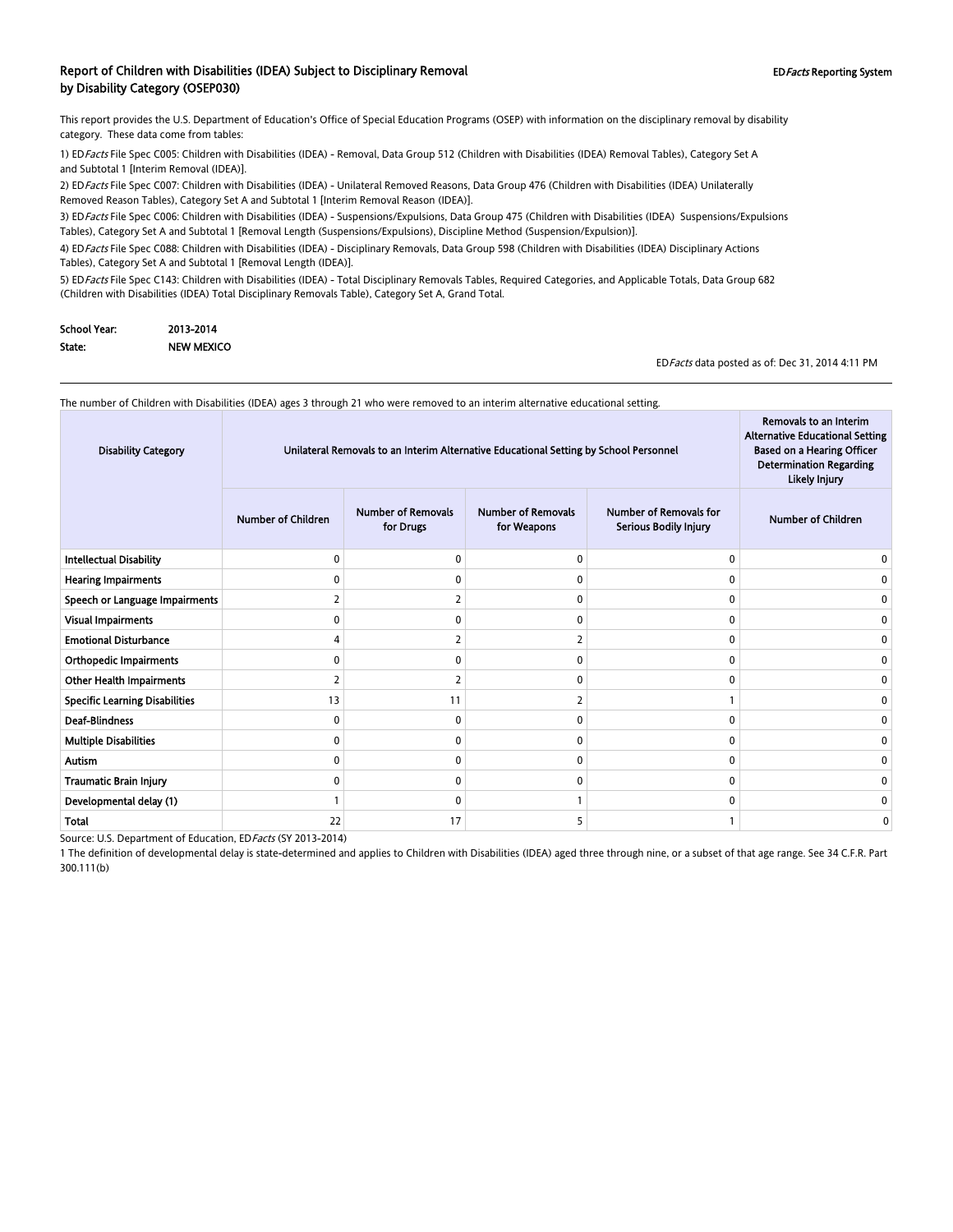#### Report of Children with Disabilities (IDEA) Subject to Disciplinary Removal **EDFacts Reporting System** EDFacts Reporting System by Disability Category (OSEP030)

This report provides the U.S. Department of Education's Office of Special Education Programs (OSEP) with information on the disciplinary removal by disability category. These data come from tables:

1) EDFacts File Spec C005: Children with Disabilities (IDEA) - Removal, Data Group 512 (Children with Disabilities (IDEA) Removal Tables), Category Set A and Subtotal 1 [Interim Removal (IDEA)].

2) EDFacts File Spec C007: Children with Disabilities (IDEA) - Unilateral Removed Reasons, Data Group 476 (Children with Disabilities (IDEA) Unilaterally Removed Reason Tables), Category Set A and Subtotal 1 [Interim Removal Reason (IDEA)].

3) ED Facts File Spec C006: Children with Disabilities (IDEA) - Suspensions/Expulsions, Data Group 475 (Children with Disabilities (IDEA) Suspensions/Expulsions Tables), Category Set A and Subtotal 1 [Removal Length (Suspensions/Expulsions), Discipline Method (Suspension/Expulsion)].

4) EDFacts File Spec C088: Children with Disabilities (IDEA) - Disciplinary Removals, Data Group 598 (Children with Disabilities (IDEA) Disciplinary Actions Tables), Category Set A and Subtotal 1 [Removal Length (IDEA)].

5) ED Facts File Spec C143: Children with Disabilities (IDEA) - Total Disciplinary Removals Tables, Required Categories, and Applicable Totals, Data Group 682 (Children with Disabilities (IDEA) Total Disciplinary Removals Table), Category Set A, Grand Total.

| School Year: | 2013-2014         |
|--------------|-------------------|
| State:       | <b>NEW MEXICO</b> |

EDFacts data posted as of: Dec 31, 2014 4:11 PM

Removals to an Interim

 $\sim$ 

The percentage of Children with Disabilities (IDEA) ages 3 through 21 who were removed to an interim alternative educational setting.

| <b>Disability Category</b>            | Unilateral Removals to an Interim Alternative Educational Setting by School Personnel | Removals to an Interim<br><b>Alternative Educational Setting</b><br><b>Based on a Hearing Officer</b><br><b>Determination Regarding</b><br>Likely Injury |                                                    |                                                                  |                              |
|---------------------------------------|---------------------------------------------------------------------------------------|----------------------------------------------------------------------------------------------------------------------------------------------------------|----------------------------------------------------|------------------------------------------------------------------|------------------------------|
|                                       | <b>Number of Children</b><br>(Percent)                                                | <b>Number of Removals</b><br>for Drugs (Percent)                                                                                                         | <b>Number of Removals</b><br>for Weapons (Percent) | <b>Number of Removals for</b><br>Serious Bodily Injury (Percent) | Number of Children (Percent) |
| <b>Intellectual Disability</b>        | 0.00%                                                                                 | 0.00%                                                                                                                                                    | 0.00%                                              | 0.00%                                                            |                              |
| <b>Hearing Impairments</b>            | 0.00%                                                                                 | 0.00%                                                                                                                                                    | 0.00%                                              | 0.00%                                                            |                              |
| Speech or Language Impairments        | 9.09%                                                                                 | 11.76%                                                                                                                                                   | 0.00%                                              | 0.00%                                                            |                              |
| Visual Impairments                    | 0.00%                                                                                 | 0.00%                                                                                                                                                    | 0.00%                                              | 0.00%                                                            |                              |
| <b>Emotional Disturbance</b>          | 18.18%                                                                                | 11.76%                                                                                                                                                   | 40.00%                                             | 0.00%                                                            |                              |
| <b>Orthopedic Impairments</b>         | 0.00%                                                                                 | 0.00%                                                                                                                                                    | 0.00%                                              | 0.00%                                                            |                              |
| <b>Other Health Impairments</b>       | 9.09%                                                                                 | 11.76%                                                                                                                                                   | 0.00%                                              | 0.00%                                                            |                              |
| <b>Specific Learning Disabilities</b> | 59.09%                                                                                | 64.71%                                                                                                                                                   | 40.00%                                             | 100.00%                                                          |                              |
| <b>Deaf-Blindness</b>                 | 0.00%                                                                                 | 0.00%                                                                                                                                                    | 0.00%                                              | 0.00%                                                            |                              |
| <b>Multiple Disabilities</b>          | 0.00%                                                                                 | 0.00%                                                                                                                                                    | 0.00%                                              | 0.00%                                                            |                              |
| <b>Autism</b>                         | 0.00%                                                                                 | 0.00%                                                                                                                                                    | 0.00%                                              | 0.00%                                                            |                              |
| Traumatic Brain Injury                | 0.00%                                                                                 | 0.00%                                                                                                                                                    | 0.00%                                              | 0.00%                                                            |                              |
| Developmental delay (1)               | 4.55%                                                                                 | 0.00%                                                                                                                                                    | 20.00%                                             | 0.00%                                                            |                              |
| Total                                 | 100.00%                                                                               | 100.00%                                                                                                                                                  | 100.00%                                            | 100.00%                                                          |                              |

Source: U.S. Department of Education, EDFacts (SY 2013-2014)

1 The definition of developmental delay is state-determined and applies to Children with Disabilities (IDEA) aged three through nine, or a subset of that age range. See 34 C.F.R. Part 300.111(b)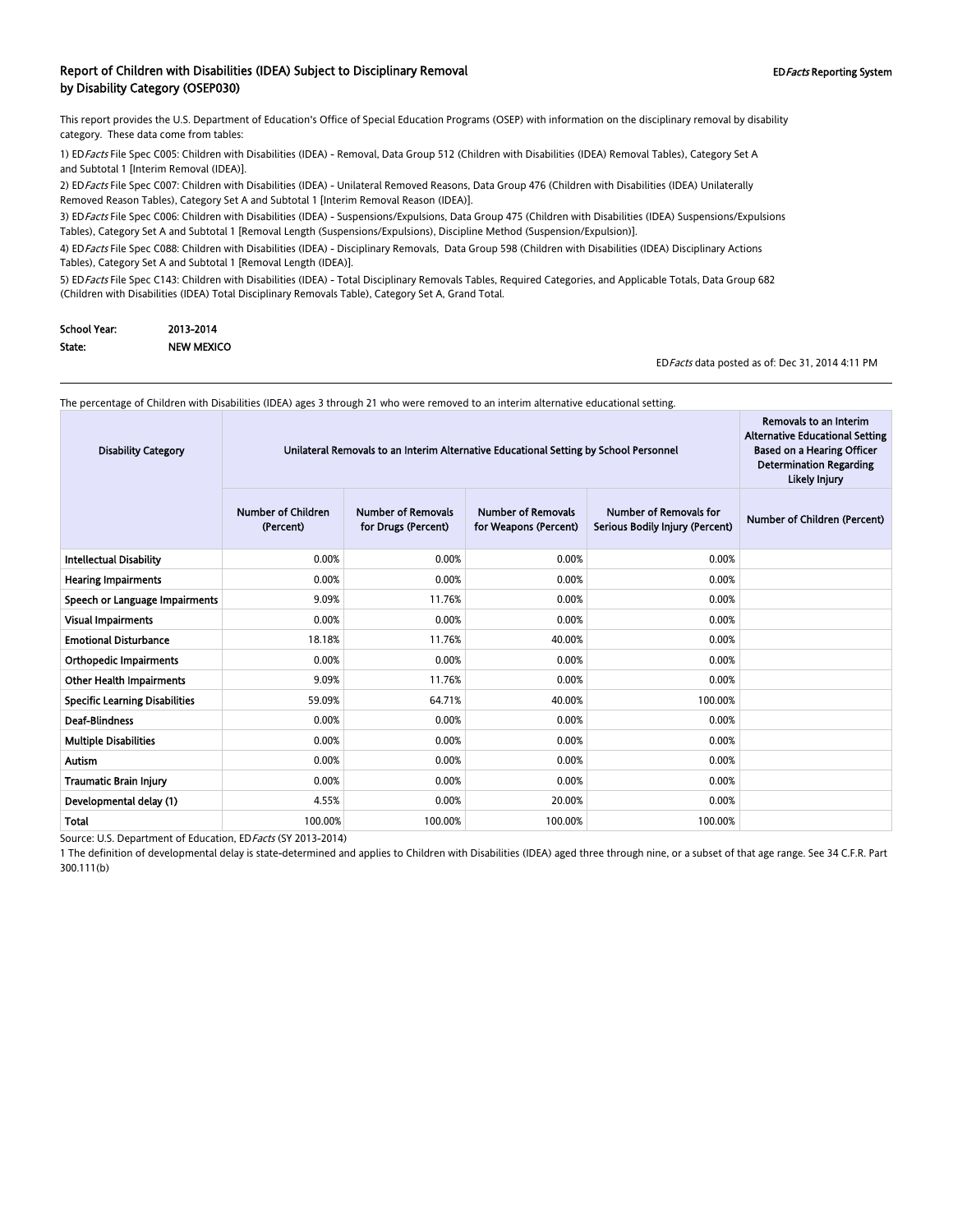#### Report of Children with Disabilities (IDEA) Subject to Disciplinary Removal by Disability Category (OSEP030)

This report provides the U.S. Department of Education's Office of Special Education Programs (OSEP) with information on the disciplinary removal by disability

category. These data come from tables:

1) ED Facts File Spec C005: Children with Disabilities (IDEA) - Removal, Data Group 512 (Children with Disabilities (IDEA) Removal Tables), Category Set A and Subtotal 1 [Interim Removal (IDEA)].

2) EDFacts File Spec C007: Children with Disabilities (IDEA) - Unilateral Removed Reasons, Data Group 476 (Children with Disabilities (IDEA) Unilaterally Removed Reason Tables), Category Set A and Subtotal 1 [Interim Removal Reason (IDEA)].

3) EDFacts File Spec C006: Children with Disabilities (IDEA) - Suspensions/Expulsions, Data Group 475 (Children with Disabilities (IDEA) Suspensions/Expulsions Tables), Category Set A and Subtotal 1 [Removal Length (Suspensions/Expulsions), Discipline Method (Suspension/Expulsion)].

4) EDFacts File Spec C088: Children with Disabilities (IDEA) - Disciplinary Removals, Data Group 598 (Children with Disabilities (IDEA) Disciplinary Actions Tables), Category Set A and Subtotal 1 [Removal Length (IDEA)].

5) ED Facts File Spec C143: Children with Disabilities (IDEA) - Total Disciplinary Removals Tables, Required Categories, and Applicable Totals, Data Group 682 (Children with Disabilities (IDEA) Total Disciplinary Removals Table), Category Set A, Grand Total.

| <b>School Year:</b> | 2013-2014         |
|---------------------|-------------------|
| State:              | <b>NEW MEXICO</b> |

EDFacts data posted as of: Dec 31, 2014 4:11 PM

The number of Children with Disabilities (IDEA) ages 3 through 21 who for disciplinary reasons were suspended or expelled.

| <b>Disability Category</b>            | <b>Out-of-School Suspensions or Expulsions</b>                                                                     |                                                                                                      | <b>In-School Suspensions</b>                                                                  |                                                                                        |
|---------------------------------------|--------------------------------------------------------------------------------------------------------------------|------------------------------------------------------------------------------------------------------|-----------------------------------------------------------------------------------------------|----------------------------------------------------------------------------------------|
|                                       | <b>Number of Children</b><br>with Out-of-School<br><b>Suspension/Expulsions</b><br><b>Totaling 10 Days or Less</b> | <b>Number of Children</b><br>with Out-of-School<br><b>Suspension/Expulsions</b><br>Totaling >10 Days | <b>Number of Children</b><br>with In-School<br><b>Suspensions Totaling 10</b><br>Days or Less | <b>Number of Children</b><br>with In-School<br><b>Suspensions Totaling</b><br>>10 Days |
| <b>Intellectual Disability</b>        | 83                                                                                                                 |                                                                                                      | 23                                                                                            | 3                                                                                      |
| <b>Hearing Impairments</b>            | 18                                                                                                                 | 0                                                                                                    | 6                                                                                             | 0                                                                                      |
| Speech or Language Impairments        | 126                                                                                                                | 20                                                                                                   | 43                                                                                            |                                                                                        |
| <b>Visual Impairments</b>             | 2                                                                                                                  | 0                                                                                                    | $\Omega$                                                                                      | 0                                                                                      |
| <b>Emotional Disturbance</b>          | 417                                                                                                                | 59                                                                                                   | 125                                                                                           | 4                                                                                      |
| <b>Orthopedic Impairments</b>         | 4                                                                                                                  |                                                                                                      | $\Omega$                                                                                      | 0                                                                                      |
| <b>Other Health Impairments</b>       | 296                                                                                                                | 45                                                                                                   | 117                                                                                           | 3                                                                                      |
| <b>Specific Learning Disabilities</b> | 1,326                                                                                                              | 128                                                                                                  | 498                                                                                           | 18                                                                                     |
| <b>Deaf-Blindness</b>                 | $\Omega$                                                                                                           | 0                                                                                                    | $\Omega$                                                                                      | $\mathbf{0}$                                                                           |
| <b>Multiple Disabilities</b>          | 12                                                                                                                 | 0                                                                                                    | 4                                                                                             | $\mathbf{0}$                                                                           |
| Autism                                | 57                                                                                                                 | 3                                                                                                    | 18                                                                                            | 0                                                                                      |
| <b>Traumatic Brain Injury</b>         | 14                                                                                                                 |                                                                                                      | 3                                                                                             | $\mathbf{0}$                                                                           |
| Developmental delay (1)               | 38                                                                                                                 | 3                                                                                                    | 13                                                                                            |                                                                                        |
| <b>Total</b>                          | 2,393                                                                                                              | 267                                                                                                  | 850                                                                                           | 30                                                                                     |

Source: U.S. Department of Education, ED Facts (SY 2013-2014)

1 The definition of developmental delay is state-determined and applies to Children with Disabilities (IDEA) aged three through nine, or a subset of that age range. See 34C.F.R. Part 300.111(b)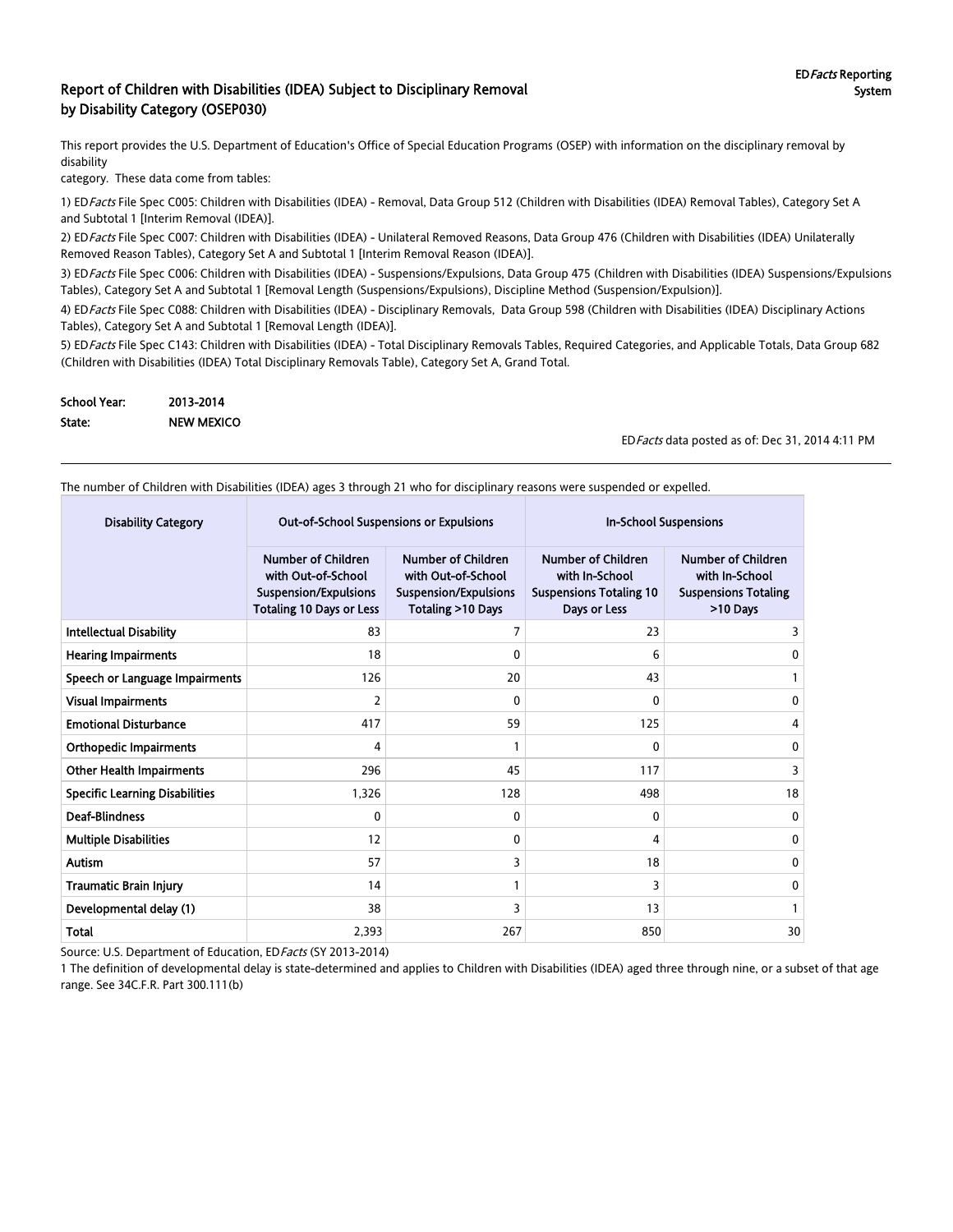#### Report of Children with Disabilities (IDEA) Subject to Disciplinary Removal by Disability Category (OSEP030)

This report provides the U.S. Department of Education's Office of Special Education Programs (OSEP) with information on the disciplinary removal by disability category. These data come from tables:

1) EDFacts File Spec C005: Children with Disabilities (IDEA) - Removal, Data Group 512 (Children with Disabilities (IDEA) Removal Tables), Category Set A and Subtotal 1 [Interim Removal (IDEA)].

2) ED Facts File Spec C007: Children with Disabilities (IDEA) - Unilateral Removed Reasons, Data Group 476 (Children with Disabilities (IDEA) Unilaterally Removed Reason Tables), Category Set A and Subtotal 1 [Interim Removal Reason (IDEA)].

3) ED Facts File Spec C006: Children with Disabilities (IDEA) - Suspensions/Expulsions, Data Group 475 (Children with Disabilities (IDEA) Suspensions/Expulsions Tables), Category Set A and Subtotal 1 [Removal Length (Suspensions/Expulsions), Discipline Method (Suspension/Expulsion)].

4) ED Facts File Spec C088: Children with Disabilities (IDEA) - Disciplinary Removals, Data Group 598 (Children with Disabilities (IDEA) Disciplinary Actions Tables), Category Set A and Subtotal 1 [Removal Length (IDEA)].

5) ED Facts File Spec C143: Children with Disabilities (IDEA) - Total Disciplinary Removals Tables, Required Categories, and Applicable Totals, Data Group 682 (Children with Disabilities (IDEA) Total Disciplinary Removals Table), Category Set A, Grand Total.

| School Year: | 2013-2014         |
|--------------|-------------------|
| State:       | <b>NEW MEXICO</b> |

EDFacts data posted as of: Dec 31, 2014 4:11 PM

The percent of Children with Disabilities (IDEA) ages 3 through 21 who for disciplinary reasons were suspended or expelled.

| <b>Disability Category</b>            | <b>Out-of-School Suspensions or Expulsions</b>                                                                                  |                                                                                                                             | <b>In-School Suspensions</b>                                                                            |                                                                                                  |  |
|---------------------------------------|---------------------------------------------------------------------------------------------------------------------------------|-----------------------------------------------------------------------------------------------------------------------------|---------------------------------------------------------------------------------------------------------|--------------------------------------------------------------------------------------------------|--|
|                                       | <b>Number of Children</b><br>with Out-of-School<br><b>Suspension/Expulsions</b><br><b>Totaling 10 Days or Less</b><br>(Percent) | <b>Number of Children</b><br>with Out-of-School<br><b>Suspension/Expulsions</b><br><b>Totaling &gt;10 Days</b><br>(Percent) | <b>Number of Children</b><br>with In-School<br><b>Suspensions Totaling 10</b><br>Days or Less (Percent) | <b>Number of Children</b><br>with In-School<br><b>Suspensions Totaling</b><br>>10 Days (Percent) |  |
| <b>Intellectual Disability</b>        | 3.47%                                                                                                                           | 2.62%                                                                                                                       | 2.71%                                                                                                   | 10.00%                                                                                           |  |
| <b>Hearing Impairments</b>            | 0.75%                                                                                                                           | 0.00%                                                                                                                       | 0.71%                                                                                                   | 0.00%                                                                                            |  |
| Speech or Language Impairments        | 5.27%                                                                                                                           | 7.49%                                                                                                                       | 5.06%                                                                                                   | 3.33%                                                                                            |  |
| <b>Visual Impairments</b>             | 0.08%                                                                                                                           | 0.00%                                                                                                                       | 0.00%                                                                                                   | 0.00%                                                                                            |  |
| <b>Emotional Disturbance</b>          | 17.43%                                                                                                                          | 22.10%                                                                                                                      | 14.71%                                                                                                  | 13.33%                                                                                           |  |
| <b>Orthopedic Impairments</b>         | 0.17%                                                                                                                           | 0.37%                                                                                                                       | 0.00%                                                                                                   | 0.00%                                                                                            |  |
| <b>Other Health Impairments</b>       | 12.37%                                                                                                                          | 16.85%                                                                                                                      | 13.76%                                                                                                  | 10.00%                                                                                           |  |
| <b>Specific Learning Disabilities</b> | 55.41%                                                                                                                          | 47.94%                                                                                                                      | 58.59%                                                                                                  | 60.00%                                                                                           |  |
| <b>Deaf-Blindness</b>                 | 0.00%                                                                                                                           | 0.00%                                                                                                                       | 0.00%                                                                                                   | 0.00%                                                                                            |  |
| <b>Multiple Disabilities</b>          | 0.50%                                                                                                                           | 0.00%                                                                                                                       | 0.47%                                                                                                   | 0.00%                                                                                            |  |
| Autism                                | 2.38%                                                                                                                           | 1.12%                                                                                                                       | 2.12%                                                                                                   | 0.00%                                                                                            |  |
| <b>Traumatic Brain Injury</b>         | 0.59%                                                                                                                           | 0.37%                                                                                                                       | 0.35%                                                                                                   | 0.00%                                                                                            |  |
| Developmental delay (1)               | 1.59%                                                                                                                           | 1.12%                                                                                                                       | 1.53%                                                                                                   | 3.33%                                                                                            |  |
| <b>Total</b>                          | 100.00%                                                                                                                         | 100.00%                                                                                                                     | 100.00%                                                                                                 | 100.00%                                                                                          |  |

Source: U.S. Department of Education, ED Facts (SY 2013-2014)

1 The definition of developmental delay is state-determined and applies to Children with Disabilities (IDEA) aged three through nine, or a subset of that age range. See 34C.F.R. Part 300.111(b)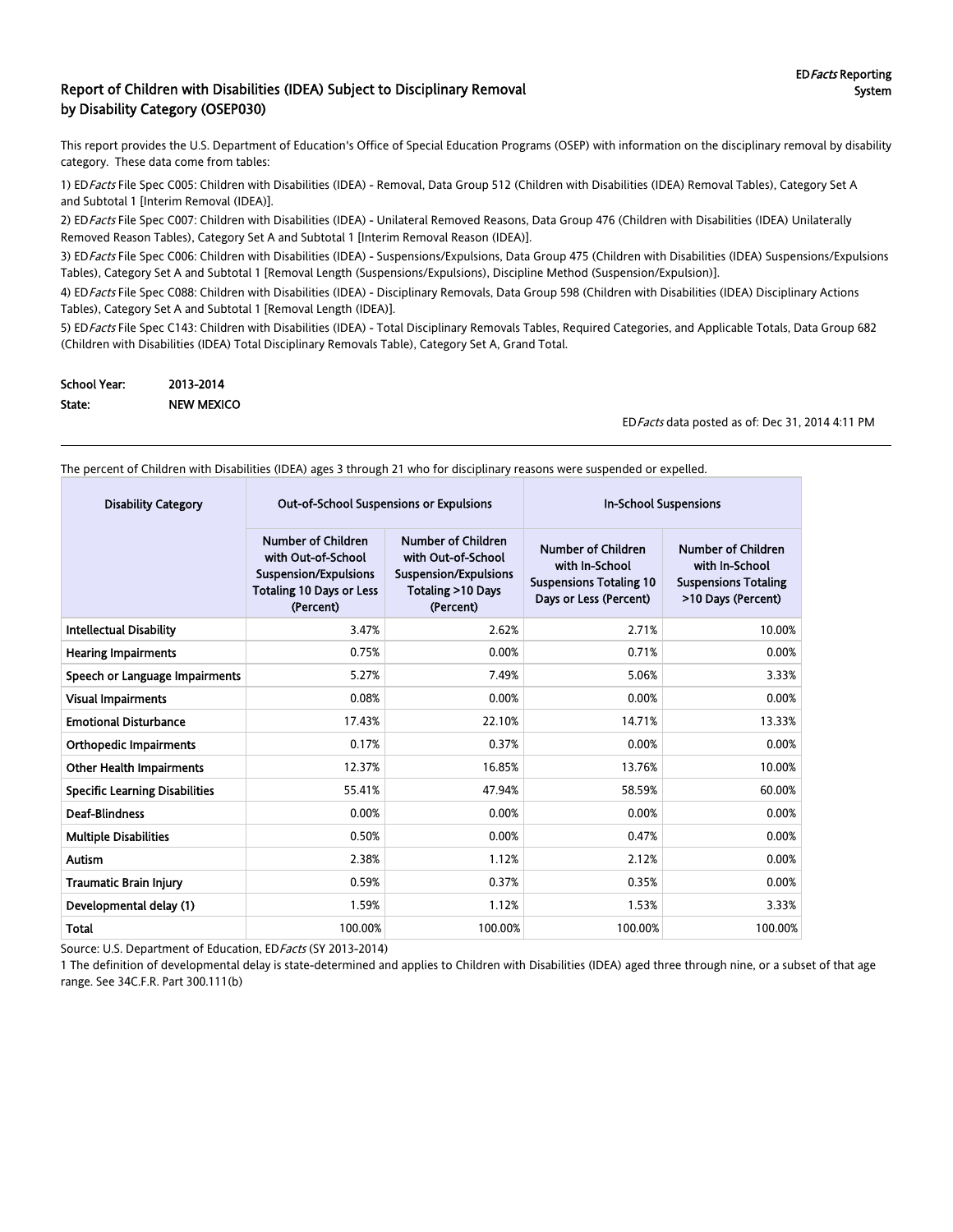#### Report of Children with Disabilities (IDEA) Subject to Disciplinary Removal by Disability Category (OSEP030)

This report provides the U.S. Department of Education's Office of Special Education Programs (OSEP) with information on the disciplinary removal by disability category. These data come from tables:

1) EDFacts File Spec C005: Children with Disabilities (IDEA) - Removal, Data Group 512 (Children with Disabilities (IDEA) Removal Tables), Category Set A and Subtotal 1 [Interim Removal (IDEA)].

2) ED Facts File Spec C007: Children with Disabilities (IDEA) - Unilateral Removed Reasons, Data Group 476 (Children with Disabilities (IDEA) Unilaterally Removed Reason Tables), Category Set A and Subtotal 1 [Interim Removal Reason (IDEA)].

3) ED Facts File Spec C006: Children with Disabilities (IDEA) - Suspensions/Expulsions, Data Group 475 (Children with Disabilities (IDEA) Suspensions/Expulsions Tables), Category Set A and Subtotal 1 [Removal Length (Suspensions/Expulsions), Discipline Method (Suspension/Expulsion)].

4) ED Facts File Spec C088: Children with Disabilities (IDEA) - Disciplinary Removals, Data Group 598 (Children with Disabilities (IDEA) Disciplinary Actions Tables), Category Set A and Subtotal 1 [Removal Length (IDEA)].

5) ED Facts File Spec C143: Children with Disabilities (IDEA) - Total Disciplinary Removals Tables, Required Categories, and Applicable Totals, Data Group 682 (Children with Disabilities (IDEA) Total Disciplinary Removals Table), Category Set A, Grand Total.

| <b>School Year:</b> | 2013-2014         |
|---------------------|-------------------|
| State:              | <b>NEW MEXICO</b> |

EDFacts data posted as of: Dec 31, 2014 4:11 PM

The number of Children with Disabilities (IDEA) ages 3 through 21 who for disciplinary reasons were suspended or expelled.

| <b>Disability Category</b>            | <b>Disciplinary Removals</b>                 |                                                                                  |                                                                                         |                                                                                           |  |
|---------------------------------------|----------------------------------------------|----------------------------------------------------------------------------------|-----------------------------------------------------------------------------------------|-------------------------------------------------------------------------------------------|--|
|                                       | <b>Total Disciplinary</b><br><b>Removals</b> | <b>Number of Children</b><br>with Disciplinary<br><b>Removals Totaling 1 Day</b> | Number of Children<br>with Disciplinary<br><b>Removals Totaling 2-10</b><br><b>Days</b> | Number of Children<br>with Disciplinary<br><b>Removals Totaling &gt;10</b><br><b>Days</b> |  |
| <b>Intellectual Disability</b>        | 201                                          | 24                                                                               | 82                                                                                      | 10                                                                                        |  |
| <b>Hearing Impairments</b>            | 28                                           | 8                                                                                | 16                                                                                      | $\mathbf{0}$                                                                              |  |
| Speech or Language Impairments        | 249                                          | 57                                                                               | 112                                                                                     | 23                                                                                        |  |
| <b>Visual Impairments</b>             | 2                                            | $\mathbf{0}$                                                                     | 2                                                                                       | $\mathbf{0}$                                                                              |  |
| <b>Emotional Disturbance</b>          | 984                                          | 116                                                                              | 428                                                                                     | 65                                                                                        |  |
| <b>Orthopedic Impairments</b>         | 7                                            |                                                                                  | 3                                                                                       |                                                                                           |  |
| <b>Other Health Impairments</b>       | 677                                          | 113                                                                              | 301                                                                                     | 49                                                                                        |  |
| <b>Specific Learning Disabilities</b> | 2694                                         | 415                                                                              | 1417                                                                                    | 151                                                                                       |  |
| <b>Deaf-Blindness</b>                 | 0                                            | $\mathbf{0}$                                                                     | $\mathbf{0}$                                                                            | 0                                                                                         |  |
| <b>Multiple Disabilities</b>          | 22                                           | 5                                                                                | 11                                                                                      | 0                                                                                         |  |
| <b>Autism</b>                         | 104                                          | 29                                                                               | 46                                                                                      | 3                                                                                         |  |
| <b>Traumatic Brain Injury</b>         | 26                                           | 4                                                                                | 13                                                                                      |                                                                                           |  |
| Developmental delay (1)               | 104                                          | 25                                                                               | 27                                                                                      | 4                                                                                         |  |
| <b>Total</b>                          | 5,098                                        | 797                                                                              | 2,458                                                                                   | 307                                                                                       |  |

Source: U.S. Department of Education, ED Facts (SY 2013-2014)

1 The definition of developmental delay is state-determined and applies to Children with Disabilities (IDEA) aged three through nine, or a subset of that age range. See 34C.F.R. Part 300.111(b)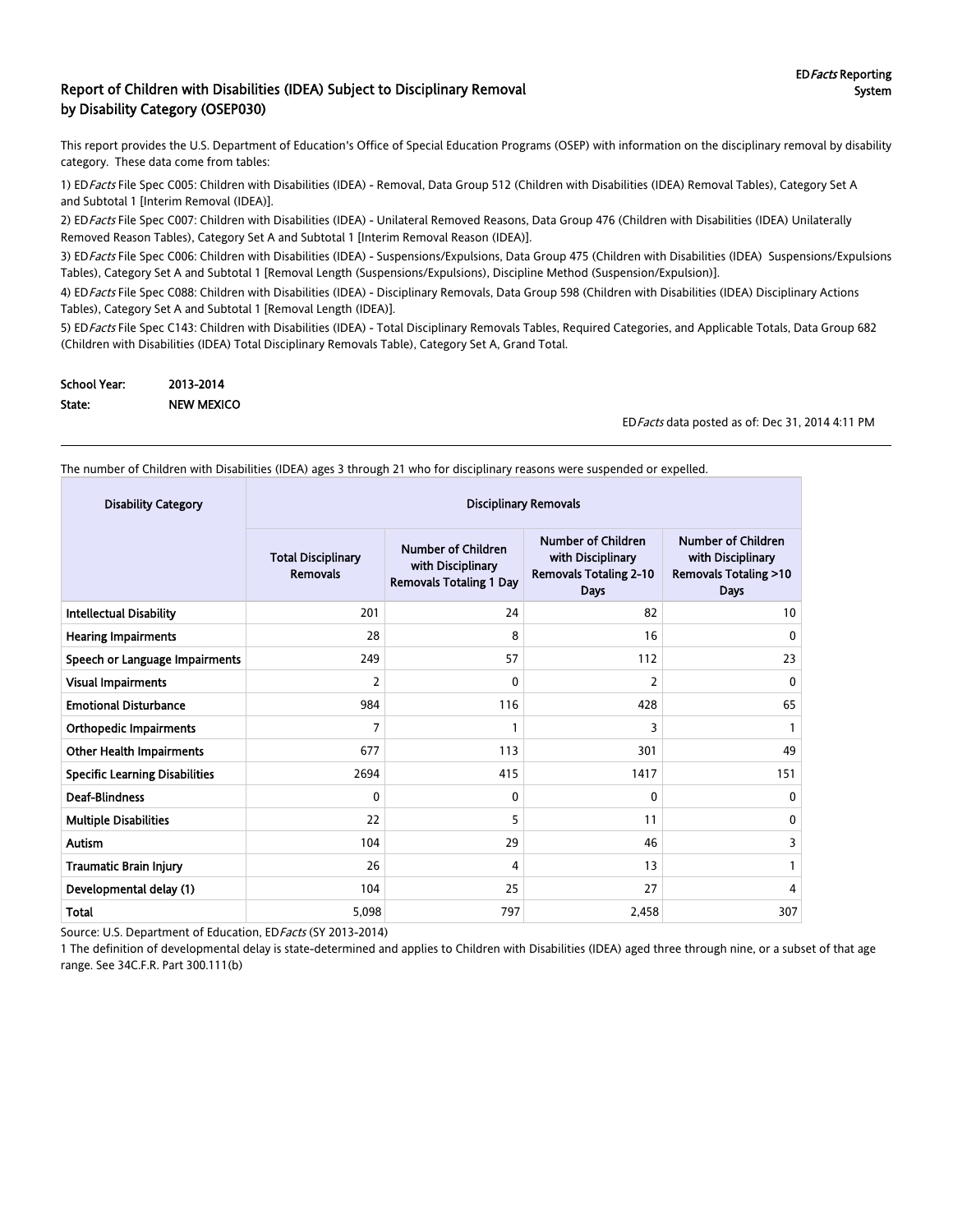This report provides the U.S. Department of Education's Office of Special Education Programs (OSEP) with information on the disciplinary removal by Racial Ethnic Categories. These data come from tables:

1) EDFacts File Spec C005: Children with Disabilities (IDEA) - Removal, Data Group 512 (Children with Disabilities (IDEA) Removal Tables), Category Set B and Subtotal 1 [Interim Removal (IDEA)].

2) ED Facts File Spec C007: Children with Disabilities (IDEA) - Unilateral Removed Reasons, Data Group 476 (Children with Disabilities (IDEA) Unilaterally Removed Reason Tables), Category Set B and Subtotal 1 [Interim Removal Reason (IDEA)].

3) ED Facts File Spec C006: Children with Disabilities (IDEA) - Suspensions/Expulsions, Data Group 475 (Children with Disabilities (IDEA) Suspensions/Expulsions Tables), Category Set B and Subtotal 1 [Removal Length (Suspensions/Expulsions), Discipline Method (Suspension/Expulsion)].

4) ED Facts File Spec C088: Children with Disabilities (IDEA) - Disciplinary Removals, Data Group 598 (Children with Disabilities (IDEA) Disciplinary Actions Tables), Category Set B and Subtotal 1 [Removal Length (IDEA)].

5) ED Facts File Spec C143: Children with Disabilities (IDEA) - Total Disciplinary Removals Tables, Required Categories, and Applicable Totals, Data Group 682 (Children with Disabilities (IDEA) Total Disciplinary Removals Table), Category Set B, Grand Total.

| <b>School Year:</b> | 2013-2014         |
|---------------------|-------------------|
| State:              | <b>NEW MEXICO</b> |

EDFacts data posted as of: Dec 31, 2014 1:44:17 PM

The number of Children with Disabilities (IDEA) ages 3 through 21 who were removed to an interim alternative educational setting.

| <b>Racial Ethnic Categories</b>                     | Unilateral Removals to an Interim Alternative Educational Setting by School Personnel |                                        |                                          |                                                        | Removals to an Interim<br><b>Alternative Educational</b><br>Setting Based on a Hearing<br><b>Officer Determination</b><br><b>Regarding Likely Injury</b> |
|-----------------------------------------------------|---------------------------------------------------------------------------------------|----------------------------------------|------------------------------------------|--------------------------------------------------------|----------------------------------------------------------------------------------------------------------------------------------------------------------|
|                                                     | <b>Number of Children</b>                                                             | <b>Number of Removals</b><br>for Drugs | <b>Number of Removals</b><br>for Weapons | <b>Number of Removals</b><br>for Serious Bodily Injury | <b>Number of Children</b>                                                                                                                                |
| Hispanic/Latino                                     | 13                                                                                    | 10                                     |                                          |                                                        |                                                                                                                                                          |
| American Indian or Alaska<br><b>Native</b>          | 6                                                                                     |                                        |                                          |                                                        |                                                                                                                                                          |
| <b>Asian</b>                                        | 0                                                                                     |                                        | 0                                        | $\mathbf{0}$                                           |                                                                                                                                                          |
| <b>Black or African American</b>                    | 0                                                                                     | n                                      | 0                                        | 0                                                      | 0                                                                                                                                                        |
| Native Hawaiian or Other Pacific<br><b>Islander</b> | 0                                                                                     |                                        | 0                                        | 0                                                      |                                                                                                                                                          |
| White                                               | 3                                                                                     |                                        |                                          | 0                                                      | 0                                                                                                                                                        |
| <b>Two or More Races</b>                            | 0                                                                                     |                                        | 0                                        | 0                                                      | 0                                                                                                                                                        |
| Total                                               | 22                                                                                    | 17                                     |                                          |                                                        |                                                                                                                                                          |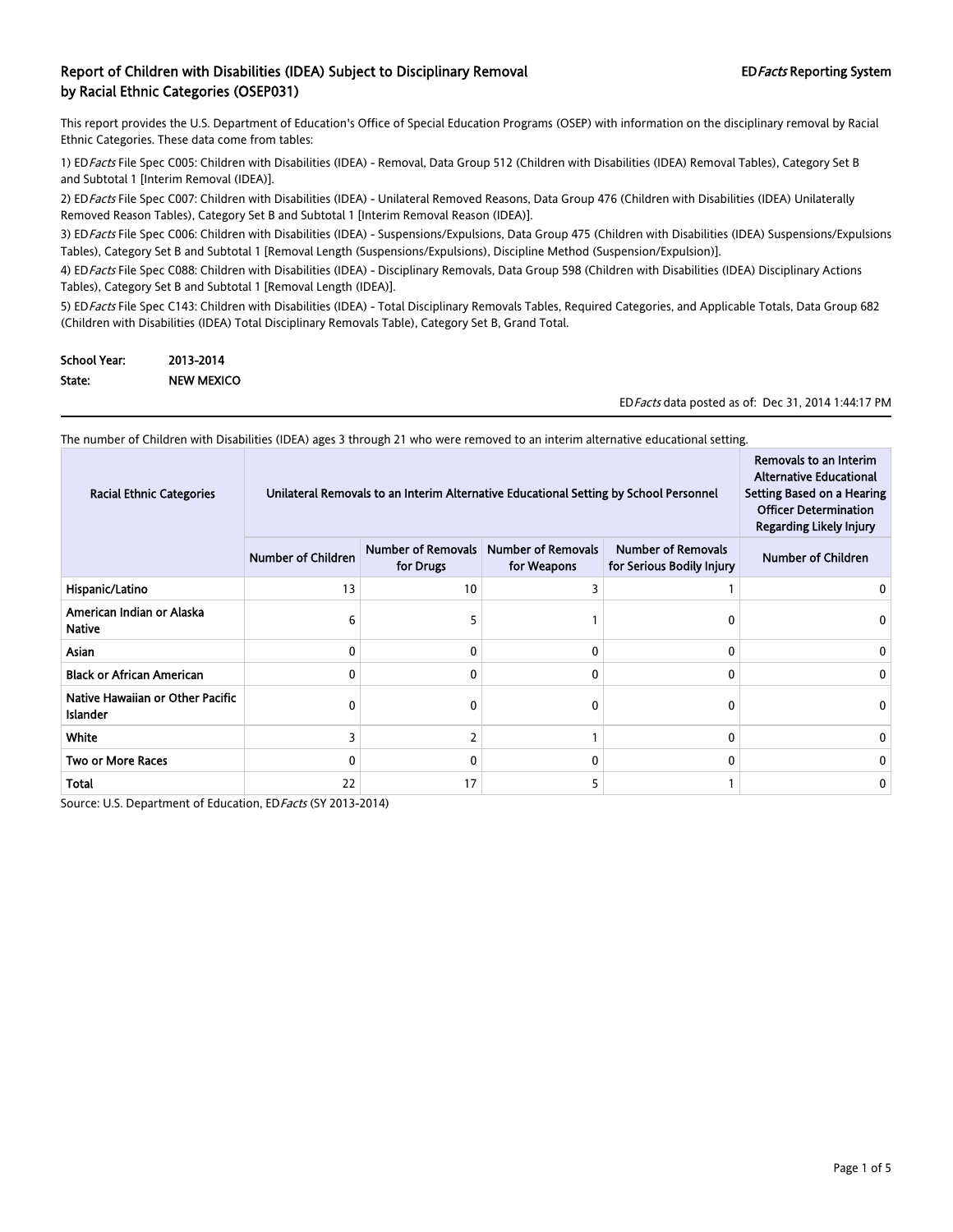This report provides the U.S. Department of Education's Office of Special Education Programs (OSEP) with information on the disciplinary removal by Racial Ethnic Categories. These data come from tables:

1) EDFacts File Spec C005: Children with Disabilities (IDEA) - Removal, Data Group 512 (Children with Disabilities (IDEA) Removal Tables), Category Set B and Subtotal 1 [Interim Removal (IDEA)].

2) ED Facts File Spec C007: Children with Disabilities (IDEA) - Unilateral Removed Reasons, Data Group 476 (Children with Disabilities (IDEA) Unilaterally Removed Reason Tables), Category Set B and Subtotal 1 [Interim Removal Reason (IDEA)].

3) ED Facts File Spec C006: Children with Disabilities (IDEA) - Suspensions/Expulsions, Data Group 475 (Children with Disabilities (IDEA) Suspensions/Expulsions Tables), Category Set B and Subtotal 1 [Removal Length (Suspensions/Expulsions), Discipline Method (Suspension/Expulsion)].

4) ED Facts File Spec C088: Children with Disabilities (IDEA) - Disciplinary Removals, Data Group 598 (Children with Disabilities (IDEA) Disciplinary Actions Tables), Category Set B and Subtotal 1 [Removal Length (IDEA)].

5) ED Facts File Spec C143: Children with Disabilities (IDEA) - Total Disciplinary Removals Tables, Required Categories, and Applicable Totals, Data Group 682 (Children with Disabilities (IDEA) Total Disciplinary Removals Table), Category Set B, Grand Total.

| <b>School Year:</b> | 2013-2014         |
|---------------------|-------------------|
| State:              | <b>NEW MEXICO</b> |

EDFacts data posted as of: Dec 31, 2014 1:44:17 PM

The percentage of Children with Disabilities (IDEA) ages 3 through 21 who were removed to an interim alternative educational setting.

| <b>Racial Ethnic Categories</b>                     | Unilateral Removals to an Interim Alternative Educational Setting by School Personnel | Removals to an Interim<br><b>Alternative Educational</b><br>Setting Based on a Hearing<br><b>Officer Determination</b><br>Regarding Likely Injury |         |         |  |
|-----------------------------------------------------|---------------------------------------------------------------------------------------|---------------------------------------------------------------------------------------------------------------------------------------------------|---------|---------|--|
|                                                     | Number of Children<br>(Percent)                                                       | Number of Children<br>(Percent)                                                                                                                   |         |         |  |
| Hispanic/Latino                                     | 59.09%                                                                                | 58.82%                                                                                                                                            | 60.00%  | 100.00% |  |
| American Indian or Alaska<br><b>Native</b>          | 27.27%                                                                                | 29.41%                                                                                                                                            | 20.00%  | 0.00%   |  |
| Asian                                               | 0.00%                                                                                 | 0.00%                                                                                                                                             | 0.00%   | 0.00%   |  |
| <b>Black or African American</b>                    | 0.00%                                                                                 | 0.00%                                                                                                                                             | 0.00%   | 0.00%   |  |
| Native Hawaiian or Other Pacific<br><b>Islander</b> | 0.00%                                                                                 | 0.00%                                                                                                                                             | 0.00%   | 0.00%   |  |
| White                                               | 13.64%                                                                                | 11.76%                                                                                                                                            | 20.00%  | 0.00%   |  |
| <b>Two or More Races</b>                            | 0.00%                                                                                 | 0.00%                                                                                                                                             | 0.00%   | 0.00%   |  |
| Total                                               | 100.00%                                                                               | 100.00%                                                                                                                                           | 100.00% | 100.00% |  |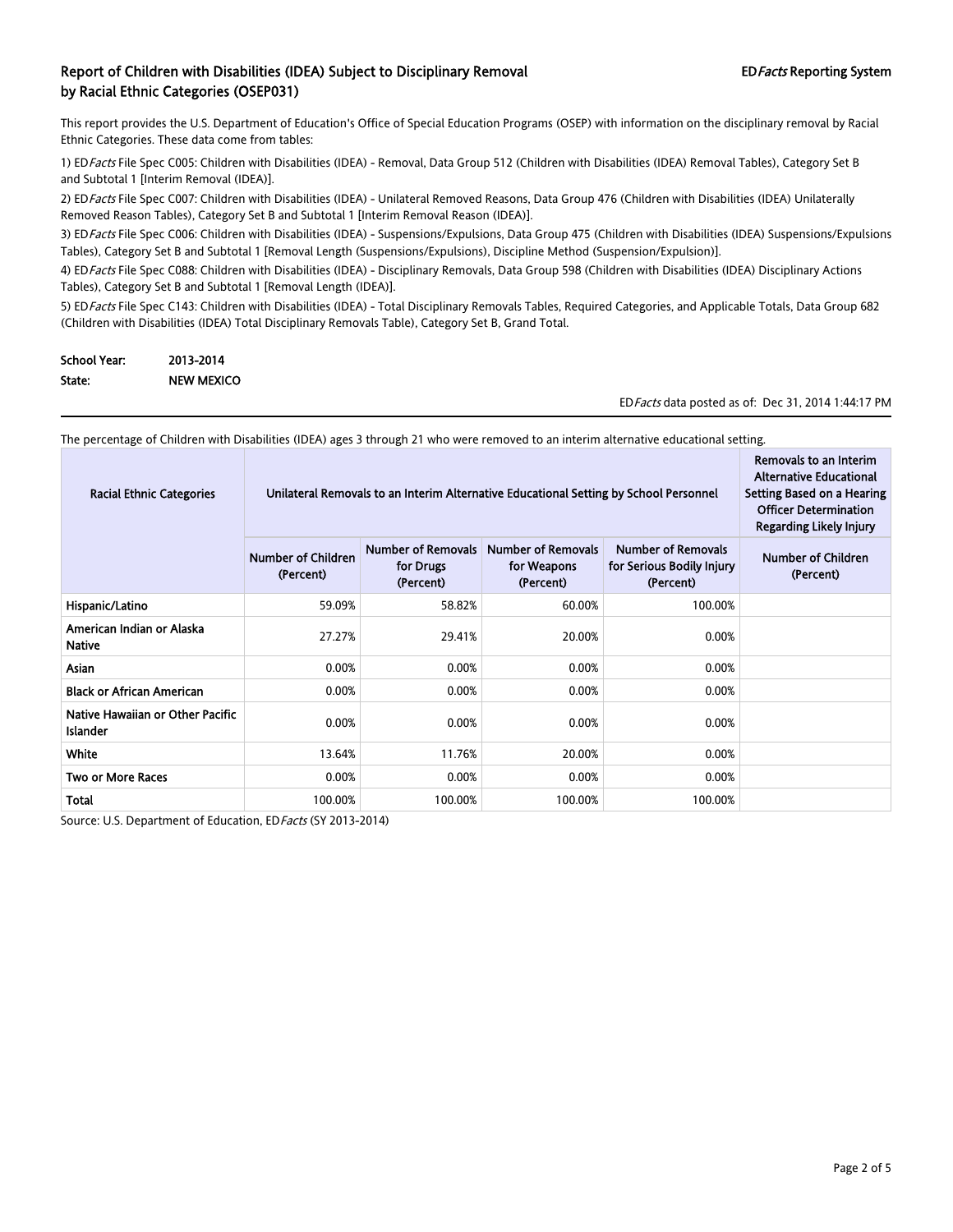This report provides the U.S. Department of Education's Office of Special Education Programs (OSEP) with information on the disciplinary removal by Racial Ethnic Categories. These data come from tables:

1) EDFacts File Spec C005: Children with Disabilities (IDEA) - Removal, Data Group 512 (Children with Disabilities (IDEA) Removal Tables), Category Set B and Subtotal 1 [Interim Removal (IDEA)].

2) ED Facts File Spec C007: Children with Disabilities (IDEA) - Unilateral Removed Reasons, Data Group 476 (Children with Disabilities (IDEA) Unilaterally Removed Reason Tables), Category Set B and Subtotal 1 [Interim Removal Reason (IDEA)].

3) ED Facts File Spec C006: Children with Disabilities (IDEA) - Suspensions/Expulsions, Data Group 475 (Children with Disabilities (IDEA) Suspensions/Expulsions Tables), Category Set B and Subtotal 1 [Removal Length (Suspensions/Expulsions), Discipline Method (Suspension/Expulsion)].

4) ED Facts File Spec C088: Children with Disabilities (IDEA) - Disciplinary Removals, Data Group 598 (Children with Disabilities (IDEA) Disciplinary Actions Tables), Category Set B and Subtotal 1 [Removal Length (IDEA)].

5) ED Facts File Spec C143: Children with Disabilities (IDEA) - Total Disciplinary Removals Tables, Required Categories, and Applicable Totals, Data Group 682 (Children with Disabilities (IDEA) Total Disciplinary Removals Table), Category Set B, Grand Total.

| <b>School Year:</b> | 2013-2014         |
|---------------------|-------------------|
| State:              | <b>NEW MEXICO</b> |

EDFacts data posted as of: Dec 31, 2014 1:44:17 PM

The number of Children with Disabilities (IDEA) ages 3 through 21 who for disciplinary reasons were suspended or expelled.

| <b>Racial Ethnic Categories</b>           | <b>Out-of-School Suspensions or Expulsions</b>               |                                                | <b>In-School Suspensions</b>                          |                                                |
|-------------------------------------------|--------------------------------------------------------------|------------------------------------------------|-------------------------------------------------------|------------------------------------------------|
|                                           | <b>Number of Children</b><br><b>Totaling 10 Days or Less</b> | <b>Number of Children</b><br>Totaling >10 Days | Number of Children<br><b>Totaling 10 Days or Less</b> | <b>Number of Children</b><br>Totaling >10 Days |
| Hispanic/Latino                           | 1,543                                                        | 166                                            | 476                                                   | 18                                             |
| American Indian or Alaska Native          | 275                                                          | 27                                             | 134                                                   |                                                |
| <b>Asian</b>                              | 8                                                            |                                                |                                                       | 0                                              |
| <b>Black or African American</b>          | 89                                                           | 17                                             | 43                                                    |                                                |
| Native Hawaiian or Other Pacific Islander | 0                                                            | 0                                              |                                                       | 0                                              |
| White                                     | 438                                                          | 51                                             | 177                                                   |                                                |
| <b>Two or More Races</b>                  | 40                                                           |                                                | 15                                                    |                                                |
| Total                                     | 2.393                                                        | 267                                            | 850                                                   | 30                                             |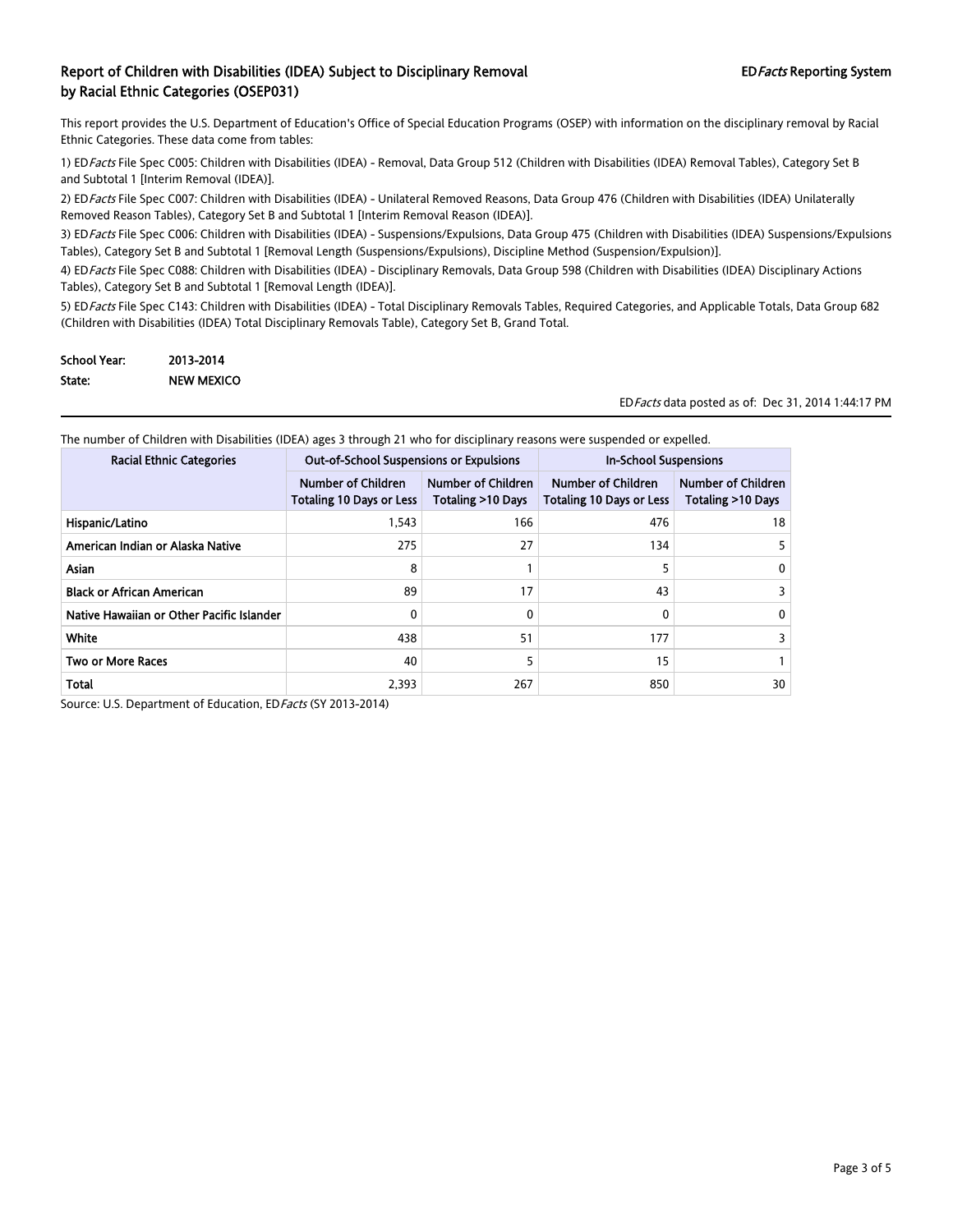This report provides the U.S. Department of Education's Office of Special Education Programs (OSEP) with information on the disciplinary removal by Racial Ethnic Categories. These data come from tables:

1) EDFacts File Spec C005: Children with Disabilities (IDEA) - Removal, Data Group 512 (Children with Disabilities (IDEA) Removal Tables), Category Set B and Subtotal 1 [Interim Removal (IDEA)].

2) ED Facts File Spec C007: Children with Disabilities (IDEA) - Unilateral Removed Reasons, Data Group 476 (Children with Disabilities (IDEA) Unilaterally Removed Reason Tables), Category Set B and Subtotal 1 [Interim Removal Reason (IDEA)].

3) ED Facts File Spec C006: Children with Disabilities (IDEA) - Suspensions/Expulsions, Data Group 475 (Children with Disabilities (IDEA) Suspensions/Expulsions Tables), Category Set B and Subtotal 1 [Removal Length (Suspensions/Expulsions), Discipline Method (Suspension/Expulsion)].

4) ED Facts File Spec C088: Children with Disabilities (IDEA) - Disciplinary Removals, Data Group 598 (Children with Disabilities (IDEA) Disciplinary Actions Tables), Category Set B and Subtotal 1 [Removal Length (IDEA)].

5) ED Facts File Spec C143: Children with Disabilities (IDEA) - Total Disciplinary Removals Tables, Required Categories, and Applicable Totals, Data Group 682 (Children with Disabilities (IDEA) Total Disciplinary Removals Table), Category Set B, Grand Total.

| <b>School Year:</b> | 2013-2014         |
|---------------------|-------------------|
| State:              | <b>NEW MEXICO</b> |

EDFacts data posted as of: Dec 31, 2014 1:44:17 PM

| <b>Racial Ethnic Categories</b>           | <b>Out-of-School Suspensions or Expulsions</b>                     |                                                      | In-School Suspensions                                              |                                                      |  |
|-------------------------------------------|--------------------------------------------------------------------|------------------------------------------------------|--------------------------------------------------------------------|------------------------------------------------------|--|
|                                           | Number of Children<br><b>Totaling 10 Days or Less</b><br>(Percent) | Number of Children<br>Totaling >10 Days<br>(Percent) | Number of Children<br><b>Totaling 10 Days or Less</b><br>(Percent) | Number of Children<br>Totaling >10 Days<br>(Percent) |  |
| Hispanic/Latino                           | 64.48%                                                             | 62.17%                                               | 56.00%                                                             | 60.00%                                               |  |
| American Indian or Alaska Native          | 11.49%                                                             | 10.11%                                               | 15.76%                                                             | 16.67%                                               |  |
| <b>Asian</b>                              | 0.33%                                                              | 0.37%                                                | 0.59%                                                              | 0.00%                                                |  |
| <b>Black or African American</b>          | 3.72%                                                              | 6.37%                                                | 5.06%                                                              | 10.00%                                               |  |
| Native Hawaiian or Other Pacific Islander | 0.00%                                                              | 0.00%                                                | 0.00%                                                              | 0.00%                                                |  |
| White                                     | 18.30%                                                             | 19.10%                                               | 20.82%                                                             | 10.00%                                               |  |
| <b>Two or More Races</b>                  | 1.67%                                                              | 1.87%                                                | 1.76%                                                              | 3.33%                                                |  |
| Total                                     | 100.00%                                                            | 100.00%                                              | 100.00%                                                            | 100.00%                                              |  |

The percent of Children with Disabilities (IDEA) ages 3 through 21 who for disciplinary reasons were suspended or expelled.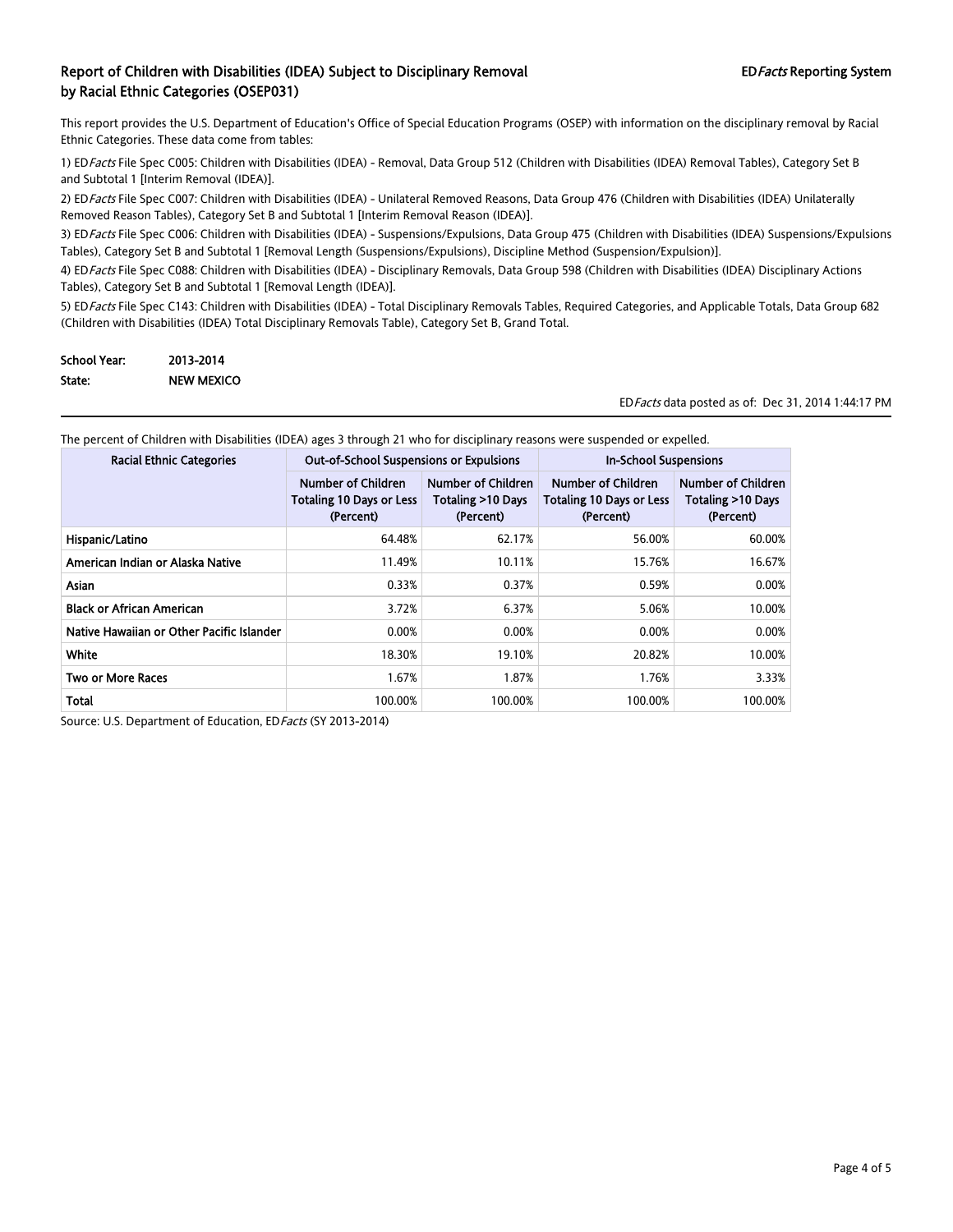This report provides the U.S. Department of Education's Office of Special Education Programs (OSEP) with information on the disciplinary removal by Racial Ethnic Categories. These data come from tables:

1) EDFacts File Spec C005: Children with Disabilities (IDEA) - Removal, Data Group 512 (Children with Disabilities (IDEA) Removal Tables), Category Set B and Subtotal 1 [Interim Removal (IDEA)].

2) ED Facts File Spec C007: Children with Disabilities (IDEA) - Unilateral Removed Reasons, Data Group 476 (Children with Disabilities (IDEA) Unilaterally Removed Reason Tables), Category Set B and Subtotal 1 [Interim Removal Reason (IDEA)].

3) ED Facts File Spec C006: Children with Disabilities (IDEA) - Suspensions/Expulsions, Data Group 475 (Children with Disabilities (IDEA) Suspensions/Expulsions Tables), Category Set B and Subtotal 1 [Removal Length (Suspensions/Expulsions), Discipline Method (Suspension/Expulsion)].

4) ED Facts File Spec C088: Children with Disabilities (IDEA) - Disciplinary Removals, Data Group 598 (Children with Disabilities (IDEA) Disciplinary Actions Tables), Category Set B and Subtotal 1 [Removal Length (IDEA)].

5) ED Facts File Spec C143: Children with Disabilities (IDEA) - Total Disciplinary Removals Tables, Required Categories, and Applicable Totals, Data Group 682 (Children with Disabilities (IDEA) Total Disciplinary Removals Table), Category Set B, Grand Total.

| School Year: | 2013-2014         |
|--------------|-------------------|
| State:       | <b>NEW MEXICO</b> |

EDFacts data posted as of: Dec 31, 2014 1:44:17 PM

The number of Children with Disabilities (IDEA) ages 3 through 21 who for disciplinary reasons were removed by length of removal.

| <b>Racial Ethnic Categories</b>           | <b>Disciplinary Removals</b>       |                                                                           |                                                                               |                                                                       |
|-------------------------------------------|------------------------------------|---------------------------------------------------------------------------|-------------------------------------------------------------------------------|-----------------------------------------------------------------------|
|                                           | <b>Total Disciplinary Removals</b> | Number of Children<br>with Disciplinary Removals<br><b>Totaling 1 Day</b> | Number of Children<br>with Disciplinary Removals<br><b>Totaling 2-10 Days</b> | Number of Children<br>with Disciplinary Removals<br>Totaling >10 Days |
| Hispanic/Latino                           | 3,130                              | 455                                                                       | 1,571                                                                         | 190                                                                   |
| American Indian or Alaska Native          | 685                                | 135                                                                       | 278                                                                           | 34                                                                    |
| Asian                                     | 20                                 |                                                                           | 10                                                                            |                                                                       |
| <b>Black or African American</b>          | 252                                | 28                                                                        | 104                                                                           | 20                                                                    |
| Native Hawaiian or Other Pacific Islander | 0                                  | 0                                                                         | 0                                                                             | 0                                                                     |
| White                                     | 926                                | 164                                                                       | 452                                                                           | 56                                                                    |
| <b>Two or More Races</b>                  | 85                                 | 12                                                                        | 43                                                                            | 6                                                                     |
| <b>Total</b>                              | 5,098                              | 797                                                                       | 2,458                                                                         | 307                                                                   |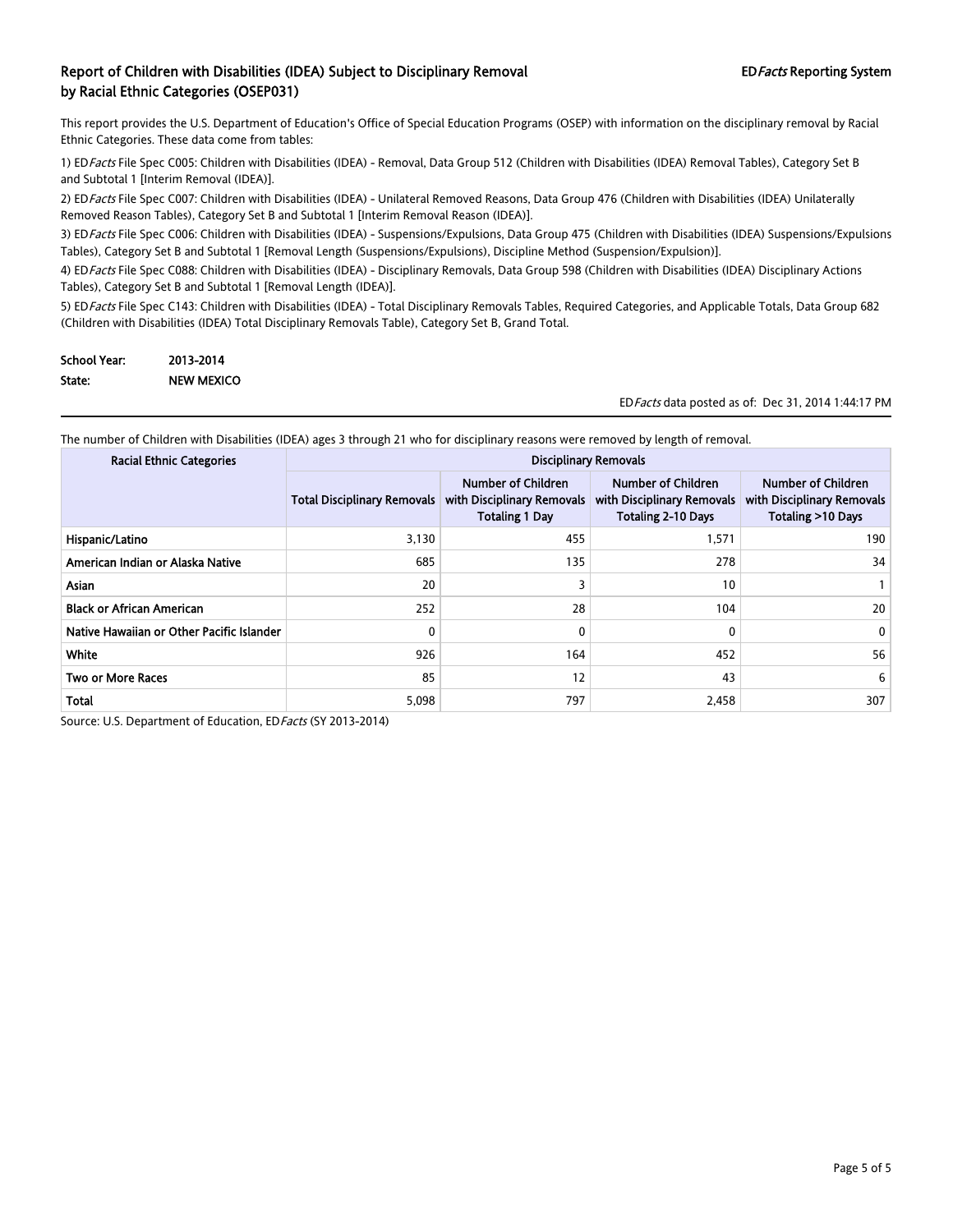This report provides the U.S. Department of Education's Office of Special Education Programs (OSEP) with information on the disciplinary removal by sex. These data come from tables:

1) ED Facts File Spec C005: Children with Disabilities (IDEA) - Removal, Data Group 512 (Children with Disabilities (IDEA) Removal Tables), Category Set C and Subtotal 1 [Interim Removal (IDEA)].

2) ED Facts File Spec C007: Children with Disabilities (IDEA) - Unilateral Removed Reasons, Data Group 476 (Children with Disabilities (IDEA) Unilaterally Removed Reason Tables), Category Set C and Subtotal 1 [Interim Removal Reason (IDEA)].

3) ED Facts File Spec C006: Children with Disabilities (IDEA) - Suspensions/Expulsions, Data Group 475 (Children with Disabilities (IDEA) Suspensions/Expulsions Tables), Category Set C and Subtotal 1 [Removal Length (Suspensions/Expulsions), Discipline Method (Suspension/Expulsion)]. 4) ED Facts File Spec C088: Children with Disabilities (IDEA) - Disciplinary Removals, Data Group 598 (Children with Disabilities (IDEA) Disciplinary Actions Tables), Category Set C and Subtotal 1 [Removal Length (IDEA)].

5) ED Facts File Spec C143: Children with Disabilities (IDEA) - Total Disciplinary Removals Tables, Required Categories, and Applicable Totals, Data Group 682 (Children with Disabilities (IDEA) Total Disciplinary Removals Table), Category Set C, Grand Total.

| <b>School Year:</b> | 2013-2014         |
|---------------------|-------------------|
| State:              | <b>NEW MEXICO</b> |

EDFacts data posted as of: Dec 31, 2014 1:48:10 PM

The number of Children with Disabilities (IDEA) ages 3 through 21 who were removed to an interim alternative educational setting.

| <b>Sex</b> | Unilateral Removals to an Interim Alternative Educational Setting by School Personnel | Removals to an Interim<br><b>Alternative Educational</b><br>Setting Based on a Hearing<br><b>Officer Determination</b><br><b>Regarding Likely Injury</b> |  |  |
|------------|---------------------------------------------------------------------------------------|----------------------------------------------------------------------------------------------------------------------------------------------------------|--|--|
|            | <b>Number of Children</b>                                                             | Number of Children                                                                                                                                       |  |  |
| Male       | 19                                                                                    | 14                                                                                                                                                       |  |  |
| Female     |                                                                                       |                                                                                                                                                          |  |  |
| Total      | 22                                                                                    | 17                                                                                                                                                       |  |  |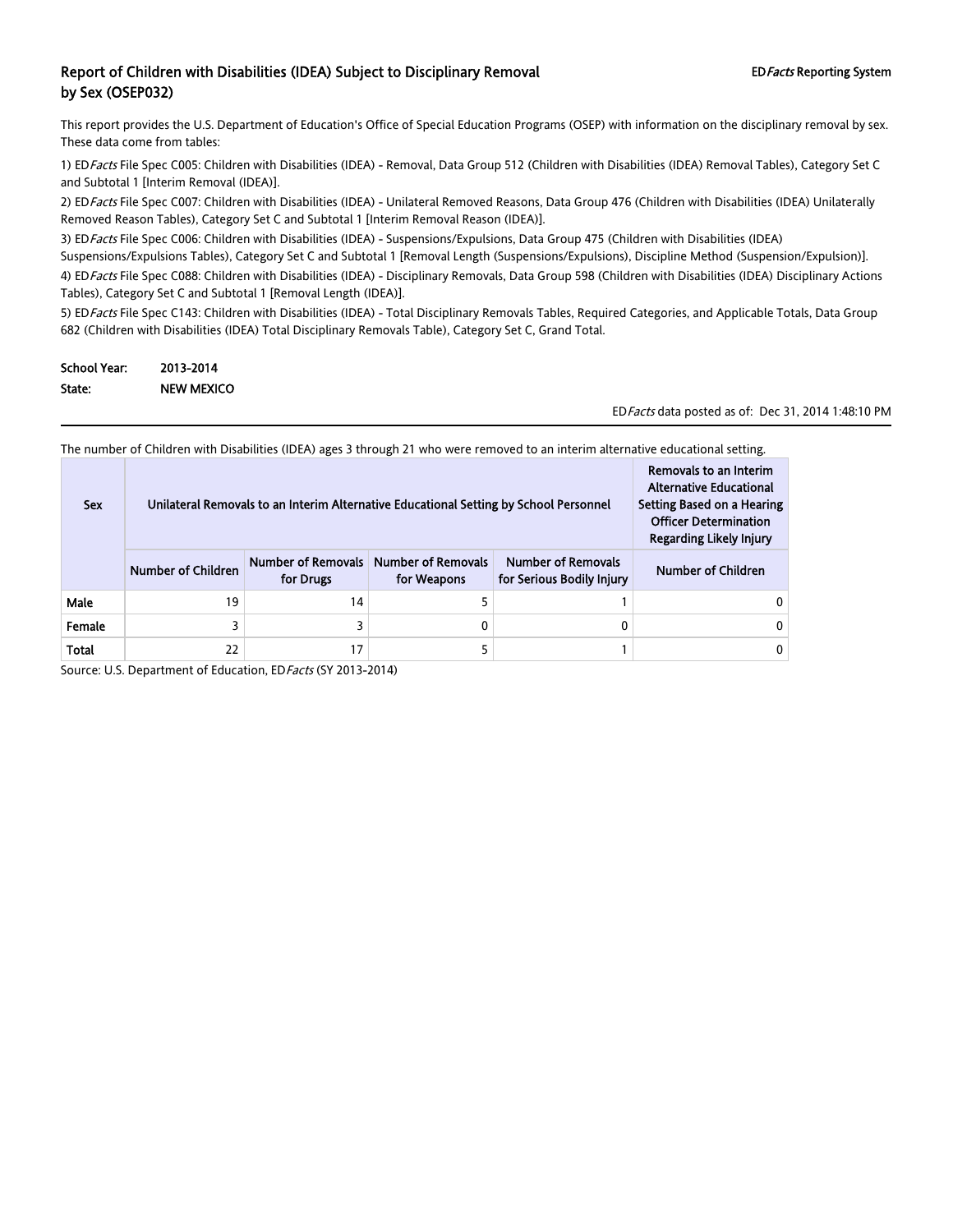This report provides the U.S. Department of Education's Office of Special Education Programs (OSEP) with information on the disciplinary removal by sex. These data come from tables:

1) ED Facts File Spec C005: Children with Disabilities (IDEA) - Removal, Data Group 512 (Children with Disabilities (IDEA) Removal Tables), Category Set C and Subtotal 1 [Interim Removal (IDEA)].

2) ED Facts File Spec C007: Children with Disabilities (IDEA) - Unilateral Removed Reasons, Data Group 476 (Children with Disabilities (IDEA) Unilaterally Removed Reason Tables), Category Set C and Subtotal 1 [Interim Removal Reason (IDEA)].

3) ED Facts File Spec C006: Children with Disabilities (IDEA) - Suspensions/Expulsions, Data Group 475 (Children with Disabilities (IDEA) Suspensions/Expulsions Tables), Category Set C and Subtotal 1 [Removal Length (Suspensions/Expulsions), Discipline Method (Suspension/Expulsion)]. 4) ED Facts File Spec C088: Children with Disabilities (IDEA) - Disciplinary Removals, Data Group 598 (Children with Disabilities (IDEA) Disciplinary Actions Tables), Category Set C and Subtotal 1 [Removal Length (IDEA)].

5) ED Facts File Spec C143: Children with Disabilities (IDEA) - Total Disciplinary Removals Tables, Required Categories, and Applicable Totals, Data Group 682 (Children with Disabilities (IDEA) Total Disciplinary Removals Table), Category Set C, Grand Total.

| <b>School Year:</b> | 2013-2014  |
|---------------------|------------|
| State:              | NEW MEXICO |

EDFacts data posted as of: Dec 31, 2014 1:48:10 PM

The percentage of Children with Disabilities (IDEA) ages 3 through 21 who were removed to an interim alternative educational setting.

| <b>Sex</b>   | Unilateral Removals to an Interim Alternative Educational Setting by School Personnel | Removals to an Interim<br><b>Alternative Educational</b><br>Setting Based on a Hearing<br><b>Officer Determination</b><br><b>Regarding Likely Injury</b> |         |         |  |
|--------------|---------------------------------------------------------------------------------------|----------------------------------------------------------------------------------------------------------------------------------------------------------|---------|---------|--|
|              | <b>Number of Children</b><br>(Percent)                                                | Number of Children<br>(Percent)                                                                                                                          |         |         |  |
| Male         | 86.36%                                                                                | 82.35%                                                                                                                                                   | 100.00% | 100.00% |  |
| Female       | 13.64%                                                                                | 17.65%                                                                                                                                                   | 0.00%   | 0.00%   |  |
| <b>Total</b> | 100.00%                                                                               | 100.00%                                                                                                                                                  | 100.00% | 100.00% |  |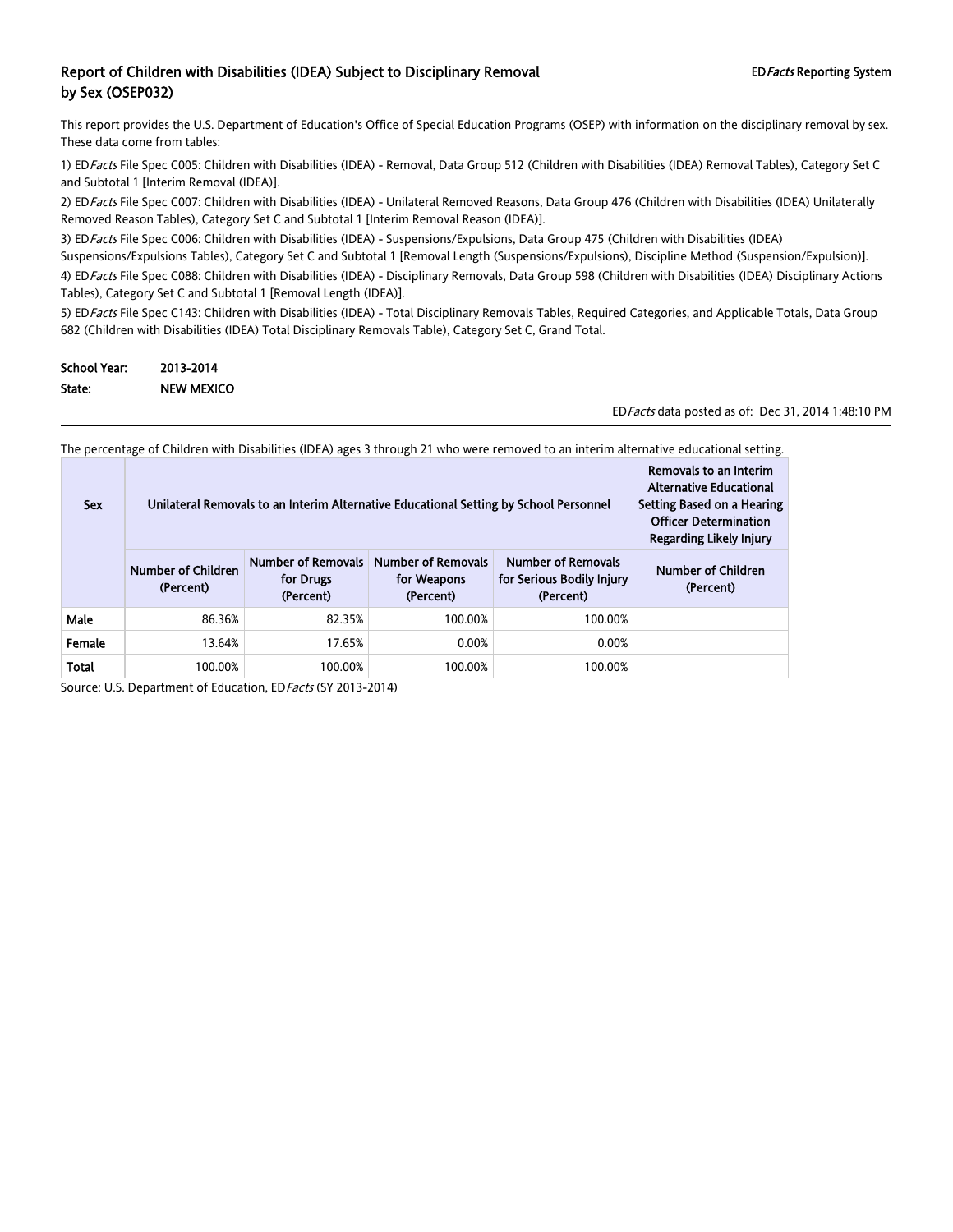This report provides the U.S. Department of Education's Office of Special Education Programs (OSEP) with information on the disciplinary removal by sex. These data come from tables:

1) ED Facts File Spec C005: Children with Disabilities (IDEA) - Removal, Data Group 512 (Children with Disabilities (IDEA) Removal Tables), Category Set C and Subtotal 1 [Interim Removal (IDEA)].

2) ED Facts File Spec C007: Children with Disabilities (IDEA) - Unilateral Removed Reasons, Data Group 476 (Children with Disabilities (IDEA) Unilaterally Removed Reason Tables), Category Set C and Subtotal 1 [Interim Removal Reason (IDEA)].

3) ED Facts File Spec C006: Children with Disabilities (IDEA) - Suspensions/Expulsions, Data Group 475 (Children with Disabilities (IDEA)

Suspensions/Expulsions Tables), Category Set C and Subtotal 1 [Removal Length (Suspensions/Expulsions), Discipline Method (Suspension/Expulsion)].

4) ED Facts File Spec C088: Children with Disabilities (IDEA) - Disciplinary Removals, Data Group 598 (Children with Disabilities (IDEA) Disciplinary Actions Tables), Category Set C and Subtotal 1 [Removal Length (IDEA)].

5) ED Facts File Spec C143: Children with Disabilities (IDEA) - Total Disciplinary Removals Tables, Required Categories, and Applicable Totals, Data Group 682 (Children with Disabilities (IDEA) Total Disciplinary Removals Table), Category Set C, Grand Total.

| School Year: | 2013-2014         |
|--------------|-------------------|
| State:       | <b>NEW MEXICO</b> |

EDFacts data posted as of: Dec 31, 2014 1:48:10 PM

The number of Children with Disabilities (IDEA) ages 3 through 21 who for disciplinary reasons were suspended or expelled.

| <b>Sex</b> | <b>Out-of-School Suspensions or Expulsions</b> |                                         | <b>In-School Suspensions</b>                          |                                         |
|------------|------------------------------------------------|-----------------------------------------|-------------------------------------------------------|-----------------------------------------|
|            | Number of Children<br>Totaling 10 Days or Less | Number of Children<br>Totaling >10 Days | Number of Children<br><b>Totaling 10 Days or Less</b> | Number of Children<br>Totaling >10 Days |
| Male       | 1.932                                          | 226                                     | 683                                                   | 23                                      |
| Female     | 461                                            | 41                                      | 167                                                   |                                         |
| Total      | 2.393                                          | 267                                     | 850                                                   | 30                                      |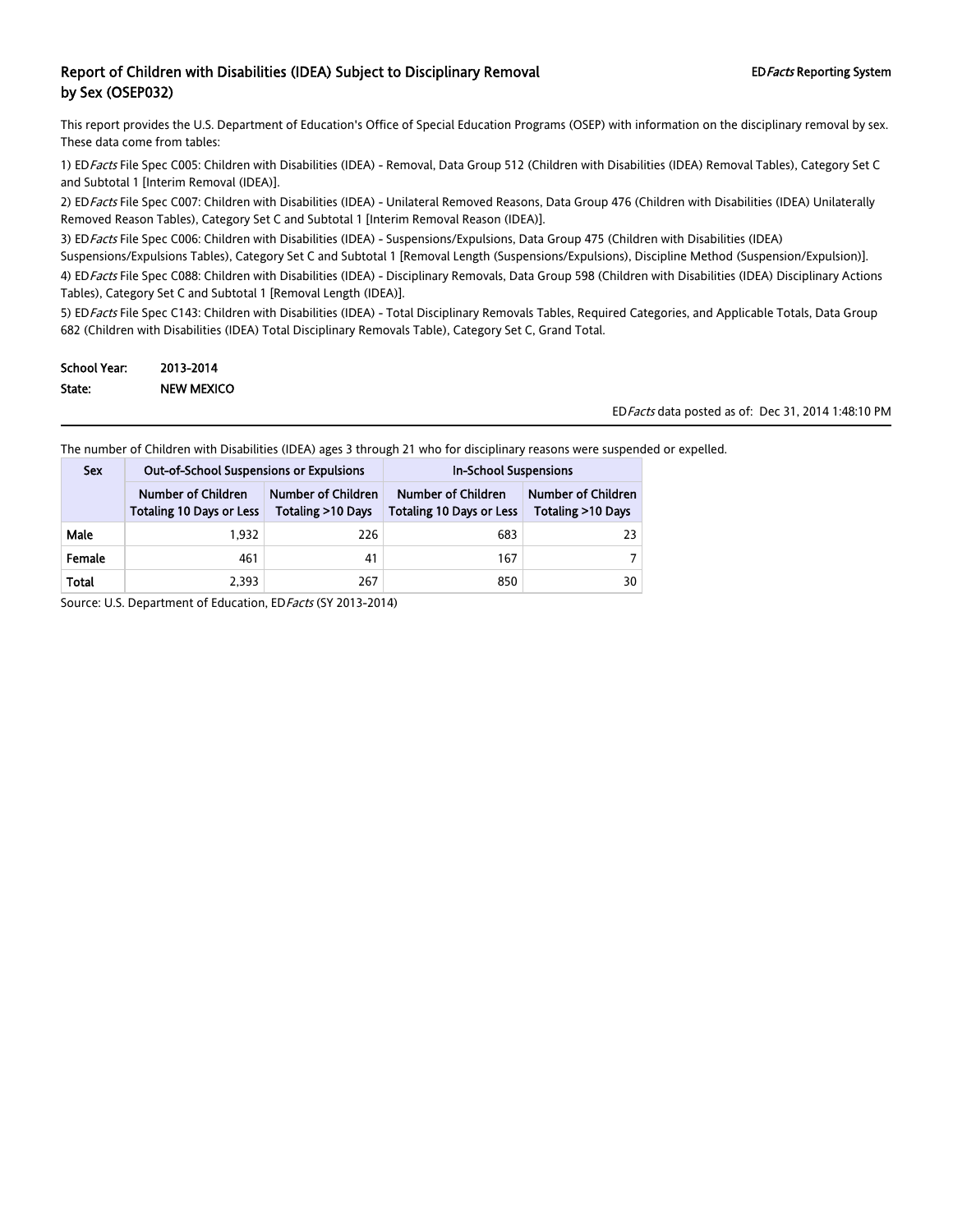This report provides the U.S. Department of Education's Office of Special Education Programs (OSEP) with information on the disciplinary removal by sex. These data come from tables:

1) ED Facts File Spec C005: Children with Disabilities (IDEA) - Removal, Data Group 512 (Children with Disabilities (IDEA) Removal Tables), Category Set C and Subtotal 1 [Interim Removal (IDEA)].

2) ED Facts File Spec C007: Children with Disabilities (IDEA) - Unilateral Removed Reasons, Data Group 476 (Children with Disabilities (IDEA) Unilaterally Removed Reason Tables), Category Set C and Subtotal 1 [Interim Removal Reason (IDEA)].

3) ED Facts File Spec C006: Children with Disabilities (IDEA) - Suspensions/Expulsions, Data Group 475 (Children with Disabilities (IDEA)

Suspensions/Expulsions Tables), Category Set C and Subtotal 1 [Removal Length (Suspensions/Expulsions), Discipline Method (Suspension/Expulsion)].

4) ED Facts File Spec C088: Children with Disabilities (IDEA) - Disciplinary Removals, Data Group 598 (Children with Disabilities (IDEA) Disciplinary Actions Tables), Category Set C and Subtotal 1 [Removal Length (IDEA)].

5) ED Facts File Spec C143: Children with Disabilities (IDEA) - Total Disciplinary Removals Tables, Required Categories, and Applicable Totals, Data Group 682 (Children with Disabilities (IDEA) Total Disciplinary Removals Table), Category Set C, Grand Total.

| School Year: | 2013-2014         |
|--------------|-------------------|
| State:       | <b>NEW MEXICO</b> |

EDFacts data posted as of: Dec 31, 2014 1:48:10 PM

The percent of Children with Disabilities (IDEA) ages 3 through 21 who for disciplinary reasons were suspended or expelled.

| <b>Sex</b> | <b>Out-of-School Suspensions or Expulsions</b>                     |                                                      | <b>In-School Suspensions</b>                                              |                                                             |
|------------|--------------------------------------------------------------------|------------------------------------------------------|---------------------------------------------------------------------------|-------------------------------------------------------------|
|            | Number of Children<br><b>Totaling 10 Days or Less</b><br>(Percent) | Number of Children<br>Totaling >10 Days<br>(Percent) | <b>Number of Children</b><br><b>Totaling 10 Days or Less</b><br>(Percent) | <b>Number of Children</b><br>Totaling >10 Days<br>(Percent) |
| Male       | 80.74%                                                             | 84.64%                                               | 80.35%                                                                    | 76.67%                                                      |
| Female     | 19.26%                                                             | 15.36%                                               | 19.65%                                                                    | 23.33%                                                      |
| Total      | 100.00%                                                            | 100.00%                                              | 100.00%                                                                   | 100.00%                                                     |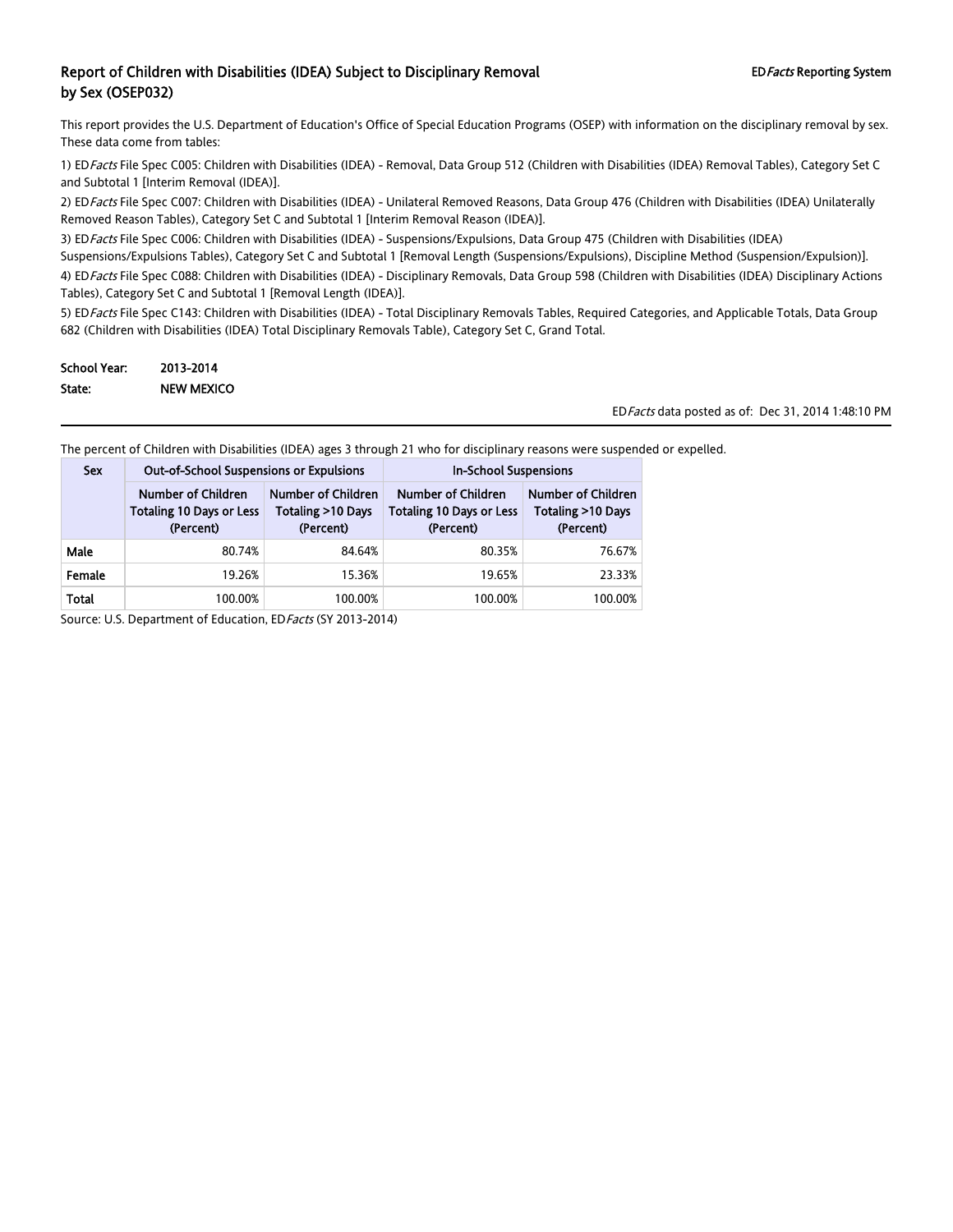This report provides the U.S. Department of Education's Office of Special Education Programs (OSEP) with information on the disciplinary removal by sex. These data come from tables:

1) ED Facts File Spec C005: Children with Disabilities (IDEA) - Removal, Data Group 512 (Children with Disabilities (IDEA) Removal Tables), Category Set C and Subtotal 1 [Interim Removal (IDEA)].

2) ED Facts File Spec C007: Children with Disabilities (IDEA) - Unilateral Removed Reasons, Data Group 476 (Children with Disabilities (IDEA) Unilaterally Removed Reason Tables), Category Set C and Subtotal 1 [Interim Removal Reason (IDEA)].

3) ED Facts File Spec C006: Children with Disabilities (IDEA) - Suspensions/Expulsions, Data Group 475 (Children with Disabilities (IDEA)

Suspensions/Expulsions Tables), Category Set C and Subtotal 1 [Removal Length (Suspensions/Expulsions), Discipline Method (Suspension/Expulsion)].

4) ED Facts File Spec C088: Children with Disabilities (IDEA) - Disciplinary Removals, Data Group 598 (Children with Disabilities (IDEA) Disciplinary Actions Tables), Category Set C and Subtotal 1 [Removal Length (IDEA)].

5) ED Facts File Spec C143: Children with Disabilities (IDEA) - Total Disciplinary Removals Tables, Required Categories, and Applicable Totals, Data Group 682 (Children with Disabilities (IDEA) Total Disciplinary Removals Table), Category Set C, Grand Total.

| School Year: | 2013-2014         |
|--------------|-------------------|
| State:       | <b>NEW MEXICO</b> |

EDFacts data posted as of: Dec 31, 2014 1:48:10 PM

The number of Children with Disabilities (IDEA) ages 3 through 21 who for disciplinary reasons were removed by length of removal.

| <b>Sex</b> | <b>Disciplinary Removals</b>       |                                                                           |                                                                                                                                                        |     |  |  |
|------------|------------------------------------|---------------------------------------------------------------------------|--------------------------------------------------------------------------------------------------------------------------------------------------------|-----|--|--|
|            | <b>Total Disciplinary Removals</b> | Number of Children<br>with Disciplinary Removals<br><b>Totaling 1 Day</b> | Number of Children<br>Number of Children<br>with Disciplinary Removals<br>with Disciplinary Removals<br><b>Totaling 2-10 Days</b><br>Totaling >10 Days |     |  |  |
| Male       | 4,180                              | 666                                                                       | 1.958                                                                                                                                                  | 259 |  |  |
| Female     | 918                                | 131                                                                       | 500                                                                                                                                                    | 48  |  |  |
| Total      | 5,098                              | 797                                                                       | 2,458                                                                                                                                                  | 307 |  |  |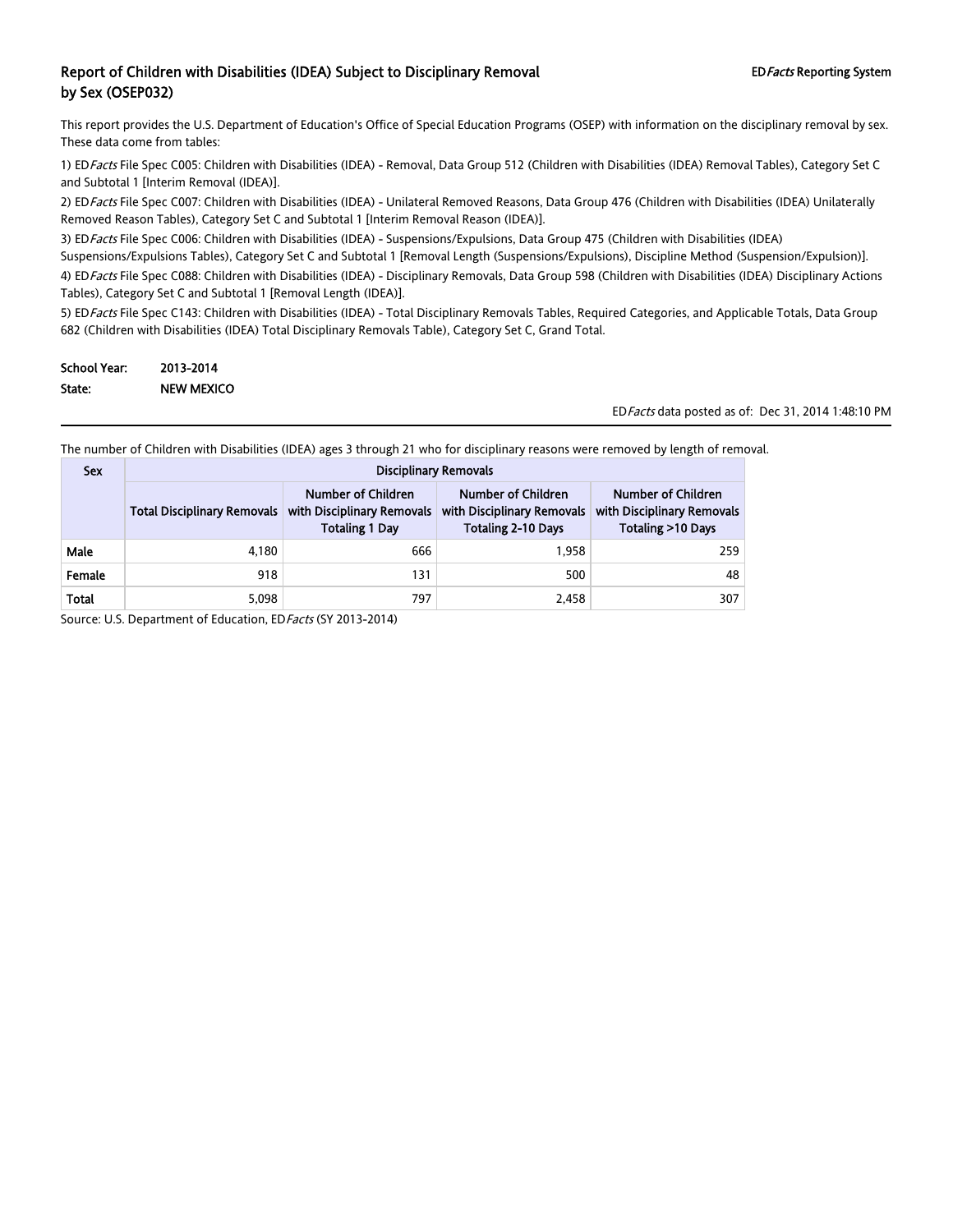This report provides the U.S. Department of Education's Office of Special Education Programs (OSEP) with information on the disciplinary removal by limited english proficiency status at the Local Education Agency (LEA) level. These data come from tables:

1) ED Facts File Spec C005: Children with Disabilities (IDEA) - Removal, Data Group 512 (Children with Disabilities (IDEA) Removal Tables), Category Set D and Subtotal 1 [Interim Removal (IDEA)].

2) ED Facts File Spec C007: Children with Disabilities (IDEA) - Unilateral Removed Reasons, Data Group 476 (Children with Disabilities (IDEA) Unilaterally Removed Reason Tables), Category Set D and Subtotal 1 [Interim Removal Reason (IDEA)].

3) ED Facts File Spec C006: Children with Disabilities (IDEA) - Suspensions/Expulsions, Data Group 475 (Children with Disabilities (IDEA) Suspensions/Expulsions Tables), Category Set D and Subtotal 1 [Removal Length (Suspensions/Expulsions), Discipline Method (Suspension/Expulsion)].

4) ED Facts File Spec C088: Children with Disabilities (IDEA) - Disciplinary Removals, Data Group 598 (Children with Disabilities (IDEA) Disciplinary Actions Tables), Category Set D and Subtotal 1 [Removal Length (IDEA)].

5) ED Facts File Spec C143: Children with Disabilities (IDEA) - Total Disciplinary Removals Tables, Required Categories, and Applicable Totals, Data Group 682 (Children with Disabilities (IDEA) Total Disciplinary Removals Table), Category Set D, Grand Total.

| School Year: | 2013-2014         |
|--------------|-------------------|
| State:       | <b>NEW MEXICO</b> |

EDFacts data posted as of: Dec 31, 2014 2:09:15 PM

The number of Children with Disabilities (IDEA) ages 3 through 21 who were removed to an interim alternative educational setting.

| <b>Limited English Proficiency</b><br><b>Status</b> | Unilateral Removals to an Interim Alternative Educational Setting by School Personnel | Removals to an Interim<br><b>Alternative Educational</b><br>Setting Based on a Hearing<br><b>Officer Determination</b><br>Regarding Likely Injury |                                          |                                                        |                    |
|-----------------------------------------------------|---------------------------------------------------------------------------------------|---------------------------------------------------------------------------------------------------------------------------------------------------|------------------------------------------|--------------------------------------------------------|--------------------|
|                                                     | <b>Number of Children</b>                                                             | Number of Removals<br>for Drugs                                                                                                                   | <b>Number of Removals</b><br>for Weapons | <b>Number of Removals</b><br>for Serious Bodily Injury | Number of Children |
| Limited English proficient (LEP)<br><b>Student</b>  |                                                                                       |                                                                                                                                                   |                                          | 0                                                      |                    |
| Non-limited English proficient<br>(non-LEP) Student | 15                                                                                    | 12                                                                                                                                                |                                          |                                                        |                    |
| <b>Total</b>                                        | 22                                                                                    | 17                                                                                                                                                |                                          |                                                        | 0                  |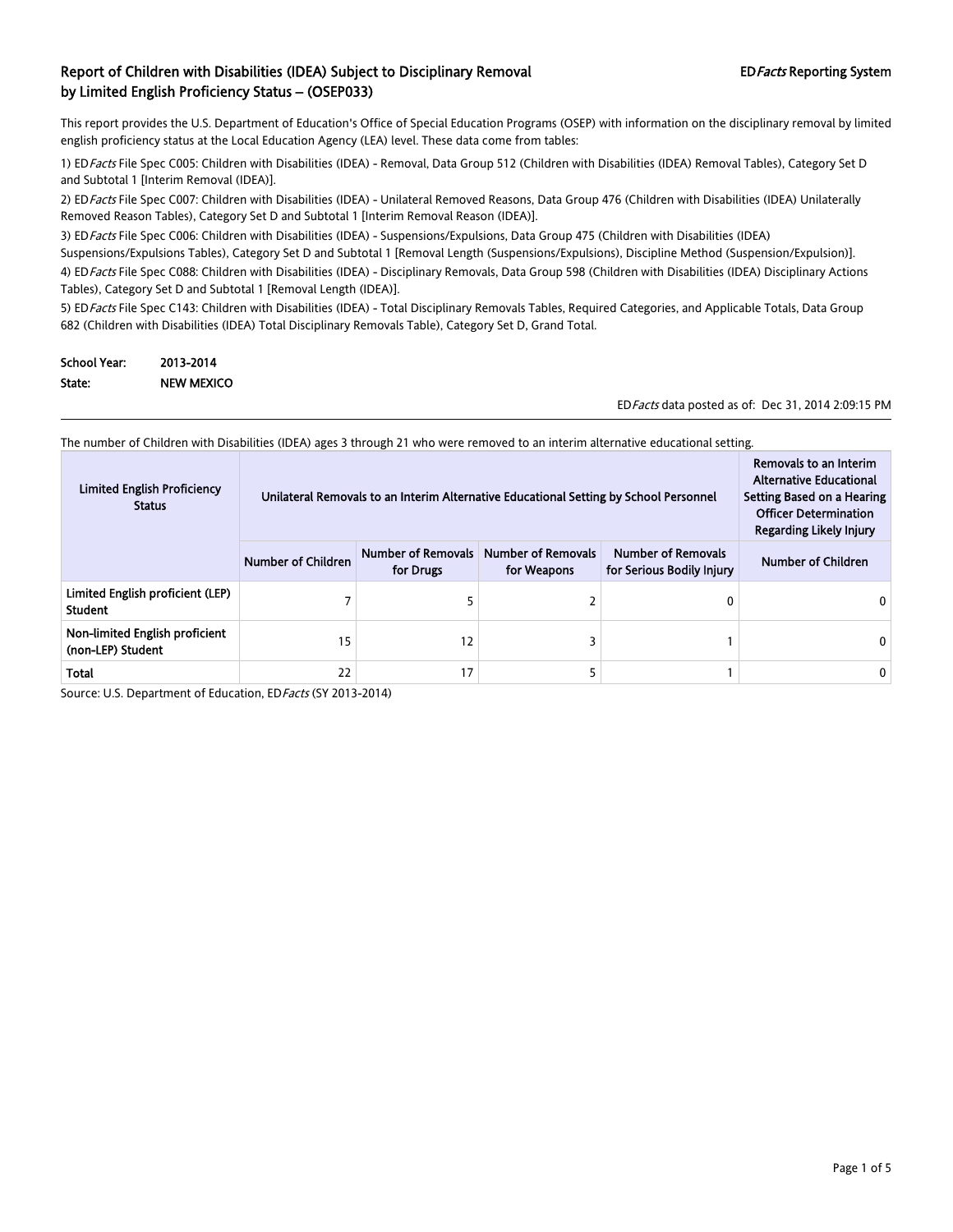This report provides the U.S. Department of Education's Office of Special Education Programs (OSEP) with information on the disciplinary removal by limited english proficiency status at the Local Education Agency (LEA) level. These data come from tables:

1) ED Facts File Spec C005: Children with Disabilities (IDEA) - Removal, Data Group 512 (Children with Disabilities (IDEA) Removal Tables), Category Set D and Subtotal 1 [Interim Removal (IDEA)].

2) ED Facts File Spec C007: Children with Disabilities (IDEA) - Unilateral Removed Reasons, Data Group 476 (Children with Disabilities (IDEA) Unilaterally Removed Reason Tables), Category Set D and Subtotal 1 [Interim Removal Reason (IDEA)].

3) ED Facts File Spec C006: Children with Disabilities (IDEA) - Suspensions/Expulsions, Data Group 475 (Children with Disabilities (IDEA) Suspensions/Expulsions Tables), Category Set D and Subtotal 1 [Removal Length (Suspensions/Expulsions), Discipline Method (Suspension/Expulsion)].

4) ED Facts File Spec C088: Children with Disabilities (IDEA) - Disciplinary Removals, Data Group 598 (Children with Disabilities (IDEA) Disciplinary Actions Tables), Category Set D and Subtotal 1 [Removal Length (IDEA)].

5) ED Facts File Spec C143: Children with Disabilities (IDEA) - Total Disciplinary Removals Tables, Required Categories, and Applicable Totals, Data Group 682 (Children with Disabilities (IDEA) Total Disciplinary Removals Table), Category Set D, Grand Total.

| <b>School Year:</b> | 2013-2014         |
|---------------------|-------------------|
| State:              | <b>NEW MEXICO</b> |

EDFacts data posted as of: Dec 31, 2014 2:09:15 PM

The percentage of Children with Disabilities (IDEA) ages 3 through 21 who were removed to an interim alternative educational setting.

| <b>Limited English Proficiency</b><br><b>Status</b> |                                 | Unilateral Removals to an Interim Alternative Educational Setting by School Personnel<br>Setting Based on a Hearing |                                                       |                                                                     |                                 |  |
|-----------------------------------------------------|---------------------------------|---------------------------------------------------------------------------------------------------------------------|-------------------------------------------------------|---------------------------------------------------------------------|---------------------------------|--|
|                                                     | Number of Children<br>(Percent) | Number of Removals<br>for Drugs<br>(Percent)                                                                        | <b>Number of Removals</b><br>for Weapons<br>(Percent) | <b>Number of Removals</b><br>for Serious Bodily Injury<br>(Percent) | Number of Children<br>(Percent) |  |
| Limited English proficient (LEP)<br><b>Student</b>  | 31.82%                          | 29.41%                                                                                                              | 40.00%                                                | 0.00%                                                               |                                 |  |
| Non-limited English proficient<br>(non-LEP) Student | 68.18%                          | 70.59%                                                                                                              | 60.00%                                                | 100.00%                                                             |                                 |  |
| Total                                               | 100.00%                         | 100.00%                                                                                                             | 100.00%                                               | 100.00%                                                             |                                 |  |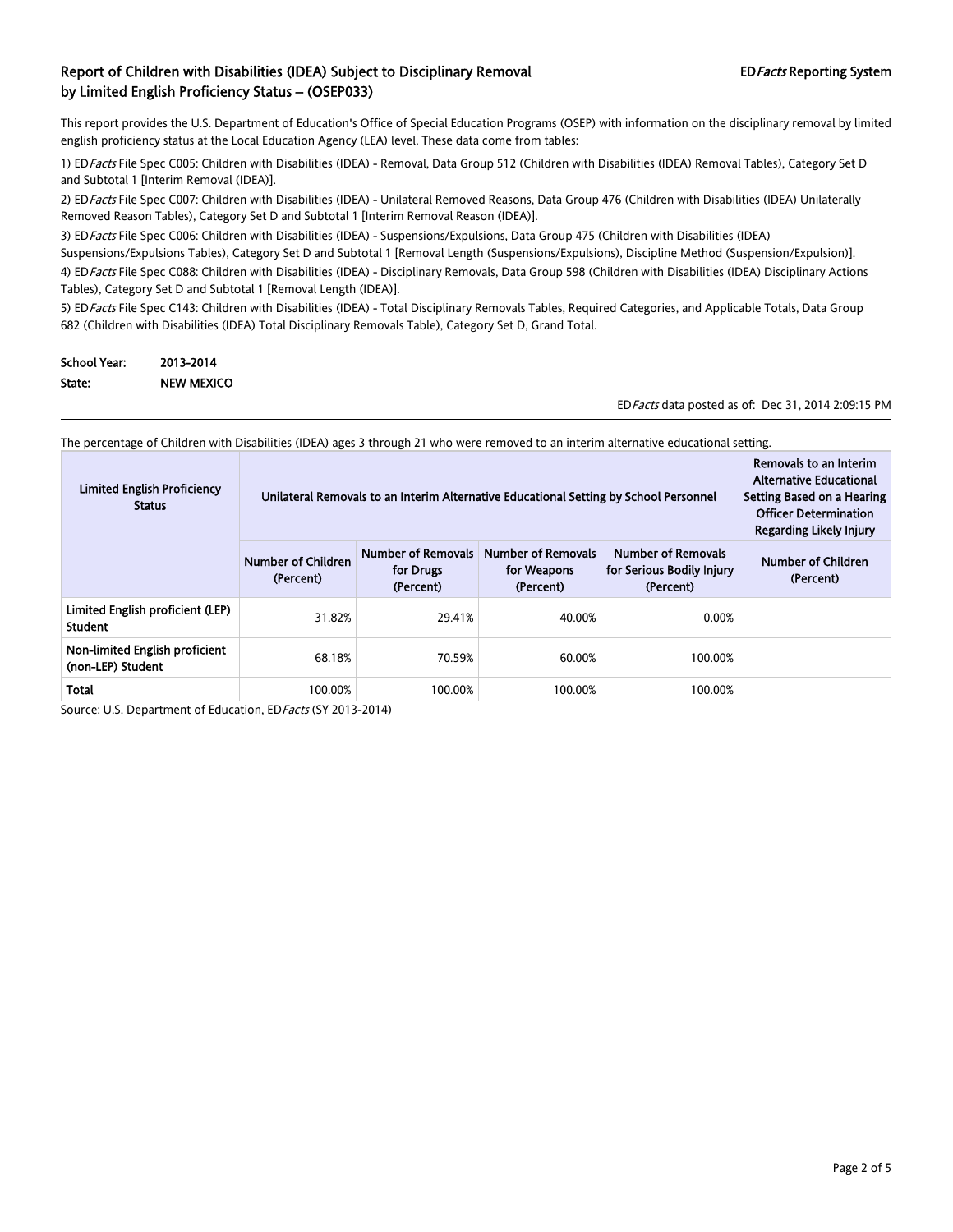This report provides the U.S. Department of Education's Office of Special Education Programs (OSEP) with information on the disciplinary removal by limited english proficiency status at the Local Education Agency (LEA) level. These data come from tables:

1) ED Facts File Spec C005: Children with Disabilities (IDEA) - Removal, Data Group 512 (Children with Disabilities (IDEA) Removal Tables), Category Set D and Subtotal 1 [Interim Removal (IDEA)].

2) ED Facts File Spec C007: Children with Disabilities (IDEA) - Unilateral Removed Reasons, Data Group 476 (Children with Disabilities (IDEA) Unilaterally Removed Reason Tables), Category Set D and Subtotal 1 [Interim Removal Reason (IDEA)].

3) ED Facts File Spec C006: Children with Disabilities (IDEA) - Suspensions/Expulsions, Data Group 475 (Children with Disabilities (IDEA)

Suspensions/Expulsions Tables), Category Set D and Subtotal 1 [Removal Length (Suspensions/Expulsions), Discipline Method (Suspension/Expulsion)]. 4) ED Facts File Spec C088: Children with Disabilities (IDEA) - Disciplinary Removals, Data Group 598 (Children with Disabilities (IDEA) Disciplinary Actions Tables), Category Set D and Subtotal 1 [Removal Length (IDEA)].

5) ED Facts File Spec C143: Children with Disabilities (IDEA) - Total Disciplinary Removals Tables, Required Categories, and Applicable Totals, Data Group 682 (Children with Disabilities (IDEA) Total Disciplinary Removals Table), Category Set D, Grand Total.

| <b>School Year:</b> | 2013-2014         |
|---------------------|-------------------|
| State:              | <b>NEW MEXICO</b> |

EDFacts data posted as of: Dec 31, 2014 2:09:15 PM

|  |  | The number of Children with Disabilities (IDEA) ages 3 through 21 who for disciplinary reasons were suspended or expelled. |  |
|--|--|----------------------------------------------------------------------------------------------------------------------------|--|
|  |  |                                                                                                                            |  |

| <b>Limited English Proficiency Status</b>        | <b>Out-of-School Suspensions or Expulsions</b>                                                        |                                                                                         | <b>In-School Suspensions</b>                                                                  |                                                                                 |
|--------------------------------------------------|-------------------------------------------------------------------------------------------------------|-----------------------------------------------------------------------------------------|-----------------------------------------------------------------------------------------------|---------------------------------------------------------------------------------|
|                                                  | Number of Children<br>with Out-of-School<br>Suspensions/Expulsions<br><b>Totaling 10 Days or Less</b> | Number of Children<br>with Out-of-School<br>Suspensions/Expulsions<br>Totaling >10 Days | Number of Children<br>With In-School<br><b>Suspensions</b><br><b>Totaling 10 Days or Less</b> | Number of Children<br>With In-School<br><b>Suspensions</b><br>Totaling >10 Days |
| Limited English proficient (LEP) Student         | 564                                                                                                   | 54                                                                                      | 211                                                                                           |                                                                                 |
| Non-limited English proficient (non-LEP) Student | 1.829                                                                                                 | 213                                                                                     | 639                                                                                           | 23                                                                              |
| Total                                            | 2,393                                                                                                 | 267                                                                                     | 850                                                                                           | 30                                                                              |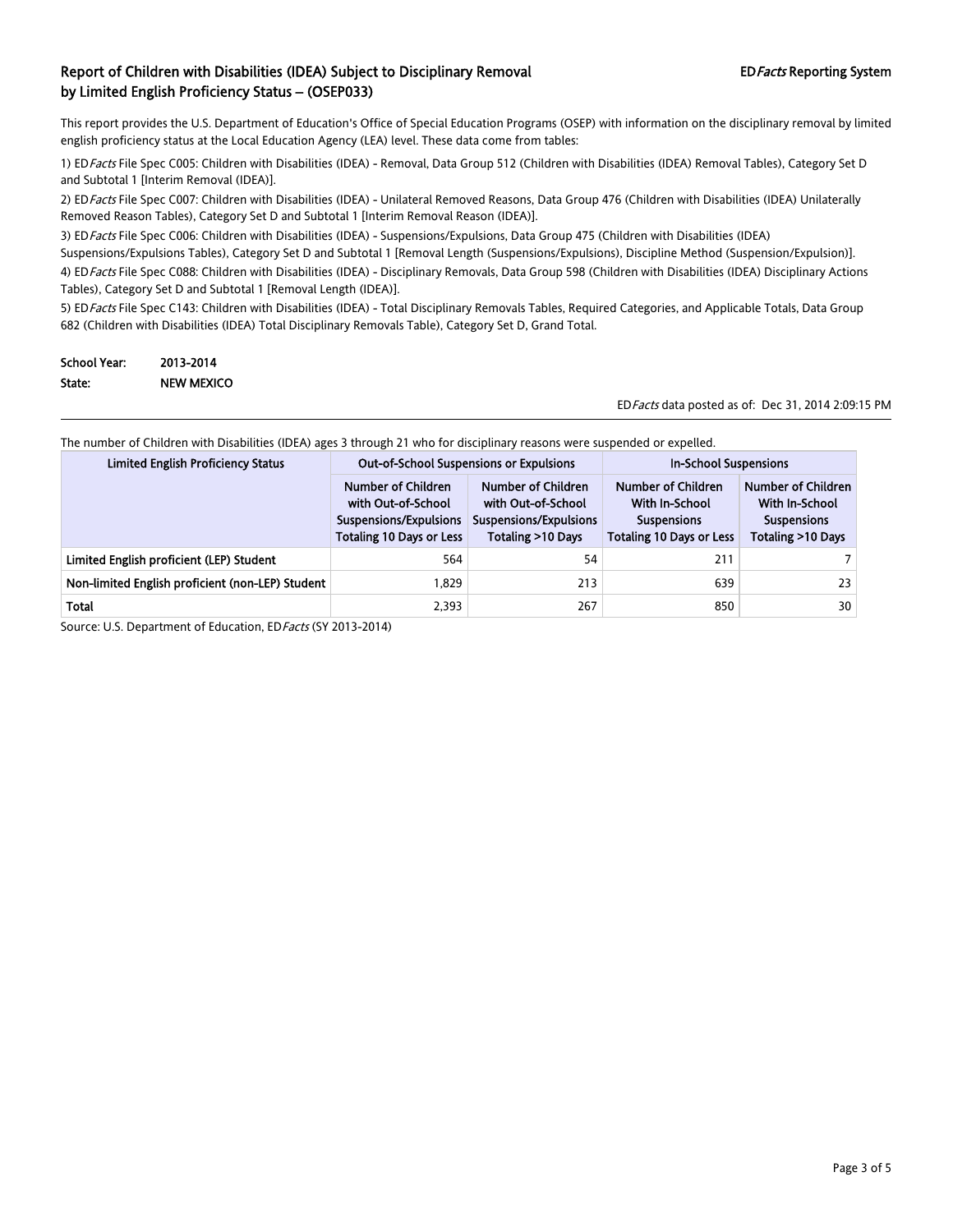This report provides the U.S. Department of Education's Office of Special Education Programs (OSEP) with information on the disciplinary removal by limited english proficiency status at the Local Education Agency (LEA) level. These data come from tables:

1) ED Facts File Spec C005: Children with Disabilities (IDEA) - Removal, Data Group 512 (Children with Disabilities (IDEA) Removal Tables), Category Set D and Subtotal 1 [Interim Removal (IDEA)].

2) ED Facts File Spec C007: Children with Disabilities (IDEA) - Unilateral Removed Reasons, Data Group 476 (Children with Disabilities (IDEA) Unilaterally Removed Reason Tables), Category Set D and Subtotal 1 [Interim Removal Reason (IDEA)].

3) ED Facts File Spec C006: Children with Disabilities (IDEA) - Suspensions/Expulsions, Data Group 475 (Children with Disabilities (IDEA) Suspensions/Expulsions Tables), Category Set D and Subtotal 1 [Removal Length (Suspensions/Expulsions), Discipline Method (Suspension/Expulsion)].

4) ED Facts File Spec C088: Children with Disabilities (IDEA) - Disciplinary Removals, Data Group 598 (Children with Disabilities (IDEA) Disciplinary Actions Tables), Category Set D and Subtotal 1 [Removal Length (IDEA)].

5) ED Facts File Spec C143: Children with Disabilities (IDEA) - Total Disciplinary Removals Tables, Required Categories, and Applicable Totals, Data Group 682 (Children with Disabilities (IDEA) Total Disciplinary Removals Table), Category Set D, Grand Total.

| <b>School Year:</b> | 2013-2014         |
|---------------------|-------------------|
| State:              | <b>NEW MEXICO</b> |

EDFacts data posted as of: Dec 31, 2014 2:09:15 PM

| The percent of Children with Disabilities (IDEA) ages 3 through 21 who for disciplinary reasons were suspended or expelled. |   |  |
|-----------------------------------------------------------------------------------------------------------------------------|---|--|
|                                                                                                                             | . |  |

| <b>Limited English Proficiency Status</b>        | <b>Out-of-School Suspensions or Expulsions</b>                                                                     |                                                                                                      | <b>In-School Suspensions</b>                                                                               |                                                                                              |
|--------------------------------------------------|--------------------------------------------------------------------------------------------------------------------|------------------------------------------------------------------------------------------------------|------------------------------------------------------------------------------------------------------------|----------------------------------------------------------------------------------------------|
|                                                  | Number of Children<br>with Out-of-School<br>Suspensions/Expulsions<br><b>Totaling 10 Days or Less</b><br>(Percent) | Number of Children<br>with Out-of-School<br>Suspensions/Expulsions<br>Totaling >10 Days<br>(Percent) | Number of Children<br>With In-School<br><b>Suspensions</b><br><b>Totaling 10 Days or Less</b><br>(Percent) | Number of Children<br>With In-School<br><b>Suspensions</b><br>Totaling >10 Days<br>(Percent) |
| Limited English proficient (LEP) Student         | 23.57%                                                                                                             | 20.22%                                                                                               | 24.82%                                                                                                     | 23.33%                                                                                       |
| Non-limited English proficient (non-LEP) Student | 76.43%                                                                                                             | 79.78%                                                                                               | 75.18%                                                                                                     | 76.67%                                                                                       |
| <b>Total</b>                                     | 100.00%                                                                                                            | 100.00%                                                                                              | 100.00%                                                                                                    | 100.00%                                                                                      |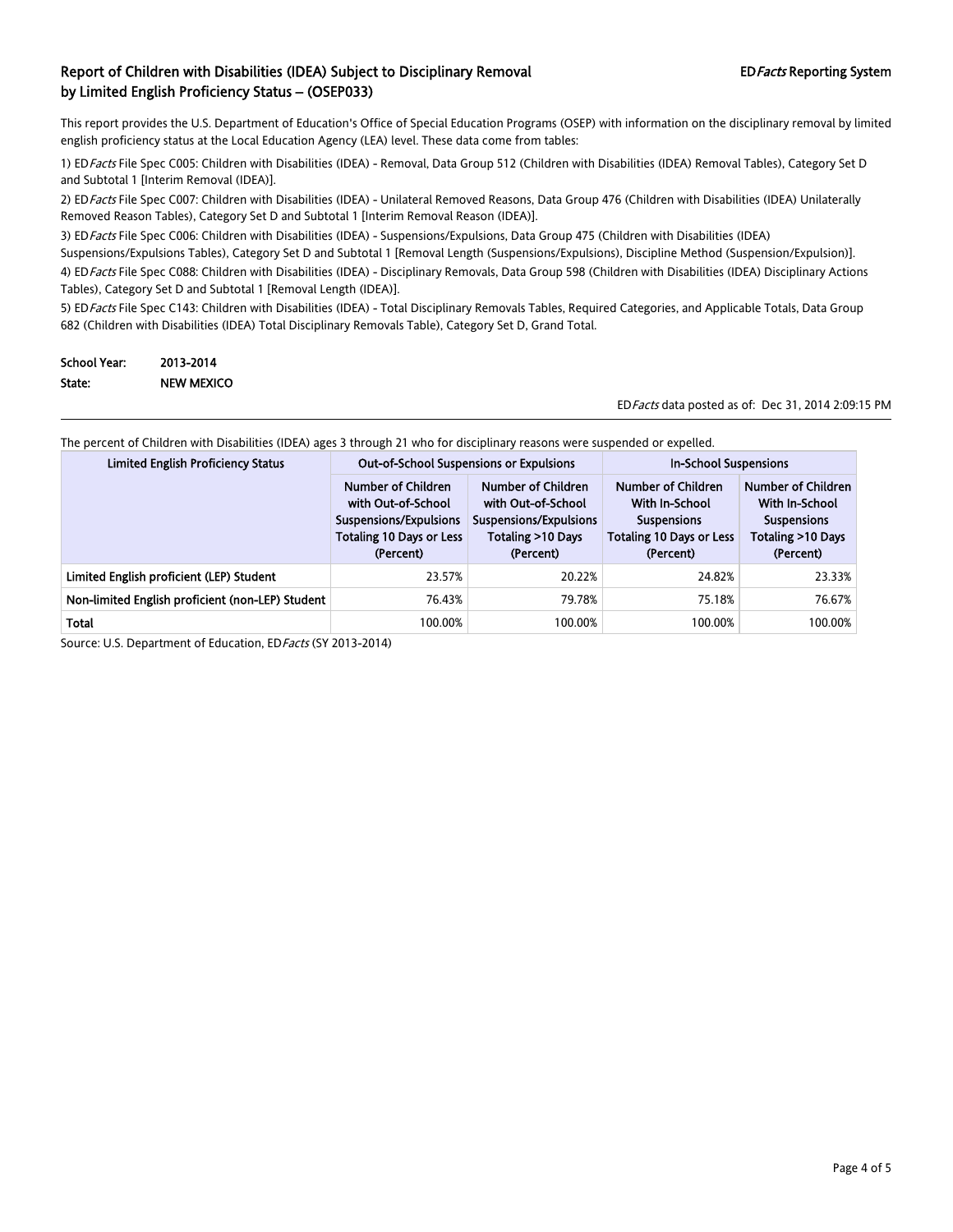This report provides the U.S. Department of Education's Office of Special Education Programs (OSEP) with information on the disciplinary removal by limited english proficiency status at the Local Education Agency (LEA) level. These data come from tables:

1) EDFacts File Spec C005: Children with Disabilities (IDEA) - Removal, Data Group 512 (Children with Disabilities (IDEA) Removal Tables), Category Set D and Subtotal 1 [Interim Removal (IDEA)].

2) EDFacts File Spec C007: Children with Disabilities (IDEA) - Unilateral Removed Reasons, Data Group 476 (Children with Disabilities (IDEA) Unilaterally Removed Reason Tables), Category Set D and Subtotal 1 [Interim Removal Reason (IDEA)].

3) ED Facts File Spec C006: Children with Disabilities (IDEA) - Suspensions/Expulsions, Data Group 475 (Children with Disabilities (IDEA)

Suspensions/Expulsions Tables), Category Set D and Subtotal 1 [Removal Length (Suspensions/Expulsions), Discipline Method (Suspension/Expulsion)].

4) EDFacts File Spec C088: Children with Disabilities (IDEA) - Disciplinary Removals, Data Group 598 (Children with Disabilities (IDEA) Disciplinary Actions Tables), Category Set D and Subtotal 1 [Removal Length (IDEA)].

5) EDFacts File Spec C143: Children with Disabilities (IDEA) - Total Disciplinary Removals Tables, Required Categories, and Applicable Totals, Data Group 682 (Children with Disabilities (IDEA) Total Disciplinary Removals Table), Category Set D, Grand Total.

| <b>School Year:</b> | 2013-2014         |
|---------------------|-------------------|
| State:              | <b>NEW MEXICO</b> |

EDFacts data posted as of: Dec 31, 2014 2:09:15 PM

The number of Children with Disabilities (IDEA) ages 3 through 21 who for disciplinary reasons were removed by length of removal.

| <b>Limited English Proficiency Status</b>        |                                    | <b>Disciplinary Removals</b>                                              |                                                                               |                                                                       |  |
|--------------------------------------------------|------------------------------------|---------------------------------------------------------------------------|-------------------------------------------------------------------------------|-----------------------------------------------------------------------|--|
|                                                  | <b>Total Disciplinary Removals</b> | Number of Children<br>with Disciplinary Removals<br><b>Totaling 1 Day</b> | Number of Children<br>with Disciplinary Removals<br><b>Totaling 2-10 Days</b> | Number of Children<br>with Disciplinary Removals<br>Totaling >10 Days |  |
| Limited English proficient (LEP) Student         | 1.231                              | 207                                                                       | 574                                                                           | 62                                                                    |  |
| Non-limited English proficient (non-LEP) Student | 3,867                              | 590                                                                       | 1.884                                                                         | 245                                                                   |  |
| Total                                            | 5,098                              | 797                                                                       | 2.458                                                                         | 307                                                                   |  |